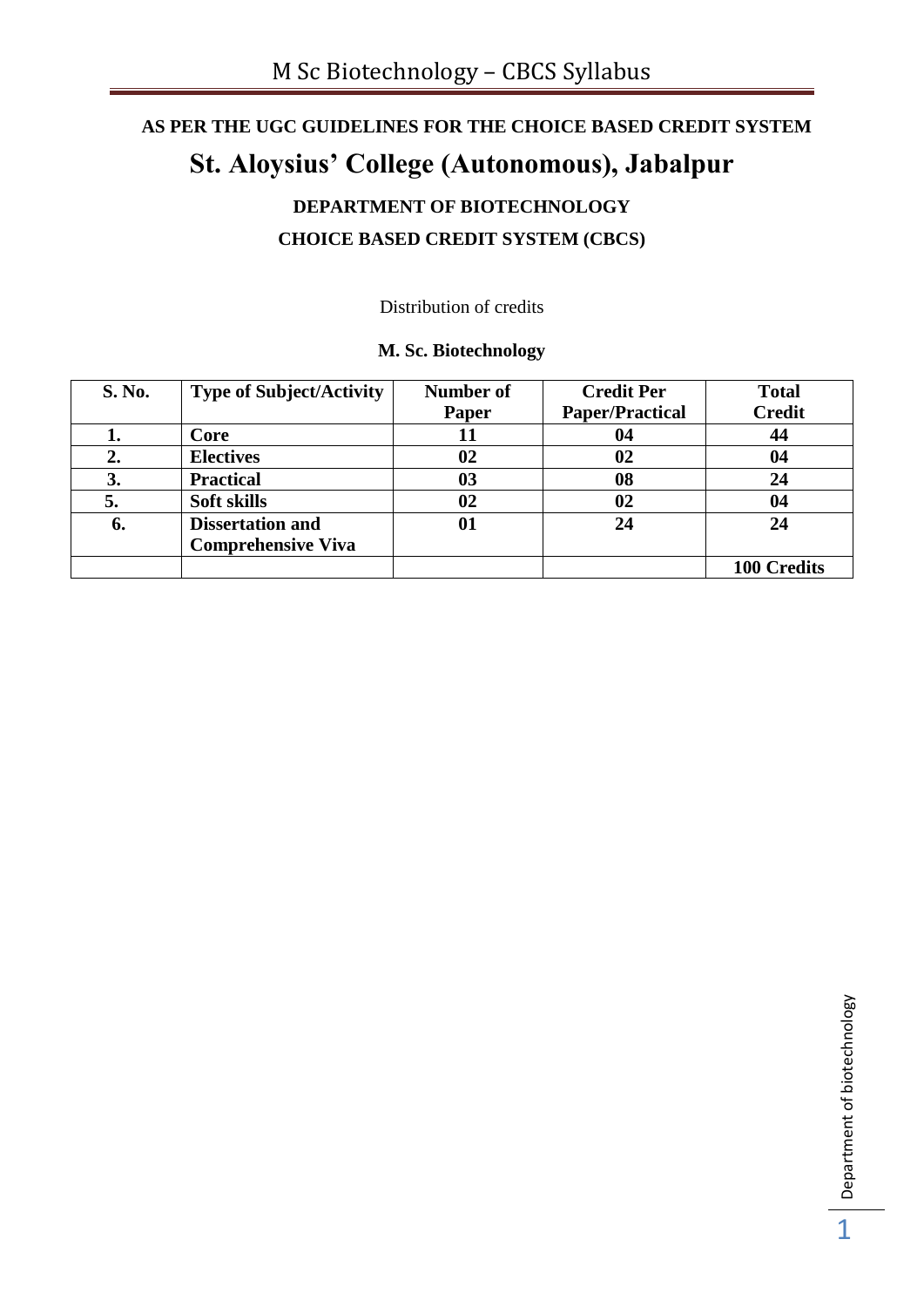## **Distribution of Marks and Credits**

| <b>Course</b>         | Paper title                                                            | End                                                                                                                                                                                                                                                                                                                               | <b>CIA</b> | <b>Credits</b>   |  |
|-----------------------|------------------------------------------------------------------------|-----------------------------------------------------------------------------------------------------------------------------------------------------------------------------------------------------------------------------------------------------------------------------------------------------------------------------------|------------|------------------|--|
| Code                  |                                                                        | <b>Semester</b>                                                                                                                                                                                                                                                                                                                   |            |                  |  |
|                       |                                                                        | <b>Exam</b>                                                                                                                                                                                                                                                                                                                       |            |                  |  |
|                       | <b>Semester First</b>                                                  |                                                                                                                                                                                                                                                                                                                                   |            |                  |  |
| <b>BT</b> 101         | <b>Cell &amp; Developmental Biology (Core)</b>                         | 70                                                                                                                                                                                                                                                                                                                                | 30         | <b>4 Credits</b> |  |
| <b>BT 102</b>         | <b>Biomolecules</b> (Core)                                             | 70                                                                                                                                                                                                                                                                                                                                | 30         | <b>4 Credits</b> |  |
| <b>BT 103</b>         | <b>Molecular Biology (Core)</b>                                        | 70                                                                                                                                                                                                                                                                                                                                | 30         | <b>4 Credits</b> |  |
| <b>BT</b> 104         | <b>Analytical Techniques (Core)</b>                                    | 70                                                                                                                                                                                                                                                                                                                                | 30         | <b>4 Credits</b> |  |
| <b>BT</b> 105         | <b>Practical</b>                                                       | 100                                                                                                                                                                                                                                                                                                                               |            | <b>8 Credits</b> |  |
|                       | <b>Semester Second</b>                                                 |                                                                                                                                                                                                                                                                                                                                   |            |                  |  |
| <b>BT 201</b>         | <b>Immunology</b> (Core)                                               | 70                                                                                                                                                                                                                                                                                                                                | 30         | <b>4 Credits</b> |  |
| <b>BT 202</b>         | <b>Microbiology and Industrial Applications (Core)</b>                 | 70                                                                                                                                                                                                                                                                                                                                | 30         | <b>4 Credits</b> |  |
| <b>BT 203</b>         | <b>Genetic Engineering (Core)</b>                                      | 70                                                                                                                                                                                                                                                                                                                                | 30         | <b>4 Credits</b> |  |
| <b>BT 204</b>         | <b>Biostatistics and Bioinfomatics (Core)</b>                          | 70                                                                                                                                                                                                                                                                                                                                | 30         | <b>4 Credits</b> |  |
| <b>BT 205</b>         | <b>Environment and Elementary Ecology</b>                              | 100                                                                                                                                                                                                                                                                                                                               |            | 2 Credits        |  |
|                       | $(Elective)^{\#}$                                                      |                                                                                                                                                                                                                                                                                                                                   |            |                  |  |
| <b>BT 206</b>         | <b>Basics of Management (Elective)</b> #                               | 100                                                                                                                                                                                                                                                                                                                               |            | 2 credits        |  |
| <b>BT 207</b>         | <b>Soft Skills</b>                                                     | 50                                                                                                                                                                                                                                                                                                                                |            | 2 Credits        |  |
| <b>BT 208</b>         | <b>Practical</b>                                                       | 100                                                                                                                                                                                                                                                                                                                               |            | <b>8 Credits</b> |  |
| <b>Semester Third</b> |                                                                        |                                                                                                                                                                                                                                                                                                                                   |            |                  |  |
| <b>BT 301</b>         | <b>Bioprocess Engineering &amp; Environmental</b>                      | 70                                                                                                                                                                                                                                                                                                                                | 30         | <b>4 Credits</b> |  |
|                       | <b>Biotechnology</b> (Core)                                            |                                                                                                                                                                                                                                                                                                                                   |            |                  |  |
| <b>BT 302</b>         | <b>Plant Biotechnology (Core)</b>                                      | 70                                                                                                                                                                                                                                                                                                                                | 30         | <b>4 Credits</b> |  |
| <b>BT 303</b>         | <b>Animal Biotechnology (Core)</b>                                     | 70                                                                                                                                                                                                                                                                                                                                | 30         | <b>4 Credits</b> |  |
| <b>BT 304</b>         | Medical Biotechnology(Elective)#                                       | 100                                                                                                                                                                                                                                                                                                                               |            | 2 Credits        |  |
| <b>BT 305</b>         | <b>Applied Oncology (Elective)#</b>                                    | <b>100</b>                                                                                                                                                                                                                                                                                                                        |            | 2 Credits        |  |
| <b>BT 306</b>         | <b>Soft Skills</b>                                                     | 50                                                                                                                                                                                                                                                                                                                                |            | 2 Credits        |  |
| <b>BT 307</b>         | <b>Practical</b>                                                       | 100                                                                                                                                                                                                                                                                                                                               |            | 8 Credits        |  |
|                       | <b>Semester Four</b>                                                   |                                                                                                                                                                                                                                                                                                                                   |            |                  |  |
| <b>BT 301</b>         | <b>Dissertation</b>                                                    | 200                                                                                                                                                                                                                                                                                                                               |            |                  |  |
| <b>BT 302</b>         | <b>Comprehensive viva-voce</b>                                         | 50                                                                                                                                                                                                                                                                                                                                |            | 24 Credits       |  |
| <b>BT 303</b>         | <b>Seminar</b>                                                         | 50                                                                                                                                                                                                                                                                                                                                |            |                  |  |
|                       | <sup>#</sup> any 1 out of 2 electives should be chosen by the students |                                                                                                                                                                                                                                                                                                                                   |            |                  |  |
|                       | <b>Grand Total (All Semesters) = 2000</b>                              |                                                                                                                                                                                                                                                                                                                                   |            |                  |  |
|                       |                                                                        |                                                                                                                                                                                                                                                                                                                                   |            |                  |  |
|                       |                                                                        |                                                                                                                                                                                                                                                                                                                                   |            |                  |  |
|                       |                                                                        |                                                                                                                                                                                                                                                                                                                                   |            |                  |  |
|                       |                                                                        |                                                                                                                                                                                                                                                                                                                                   |            |                  |  |
|                       |                                                                        |                                                                                                                                                                                                                                                                                                                                   |            |                  |  |
|                       |                                                                        |                                                                                                                                                                                                                                                                                                                                   |            |                  |  |
|                       |                                                                        | Total no. of Credits (All Semesters) = $100\frac{5}{9}$<br>$\frac{2}{9}$<br>$\frac{2}{9}$<br>$\frac{1}{9}$<br>$\frac{1}{9}$<br>$\frac{1}{9}$<br>$\frac{1}{9}$<br>$\frac{1}{9}$<br>$\frac{1}{9}$<br>$\frac{1}{9}$<br>$\frac{1}{9}$<br>$\frac{1}{9}$<br>$\frac{1}{9}$<br>$\frac{1}{9}$<br>$\frac{1}{9}$<br>$\frac{1}{9}$<br>$\frac$ |            |                  |  |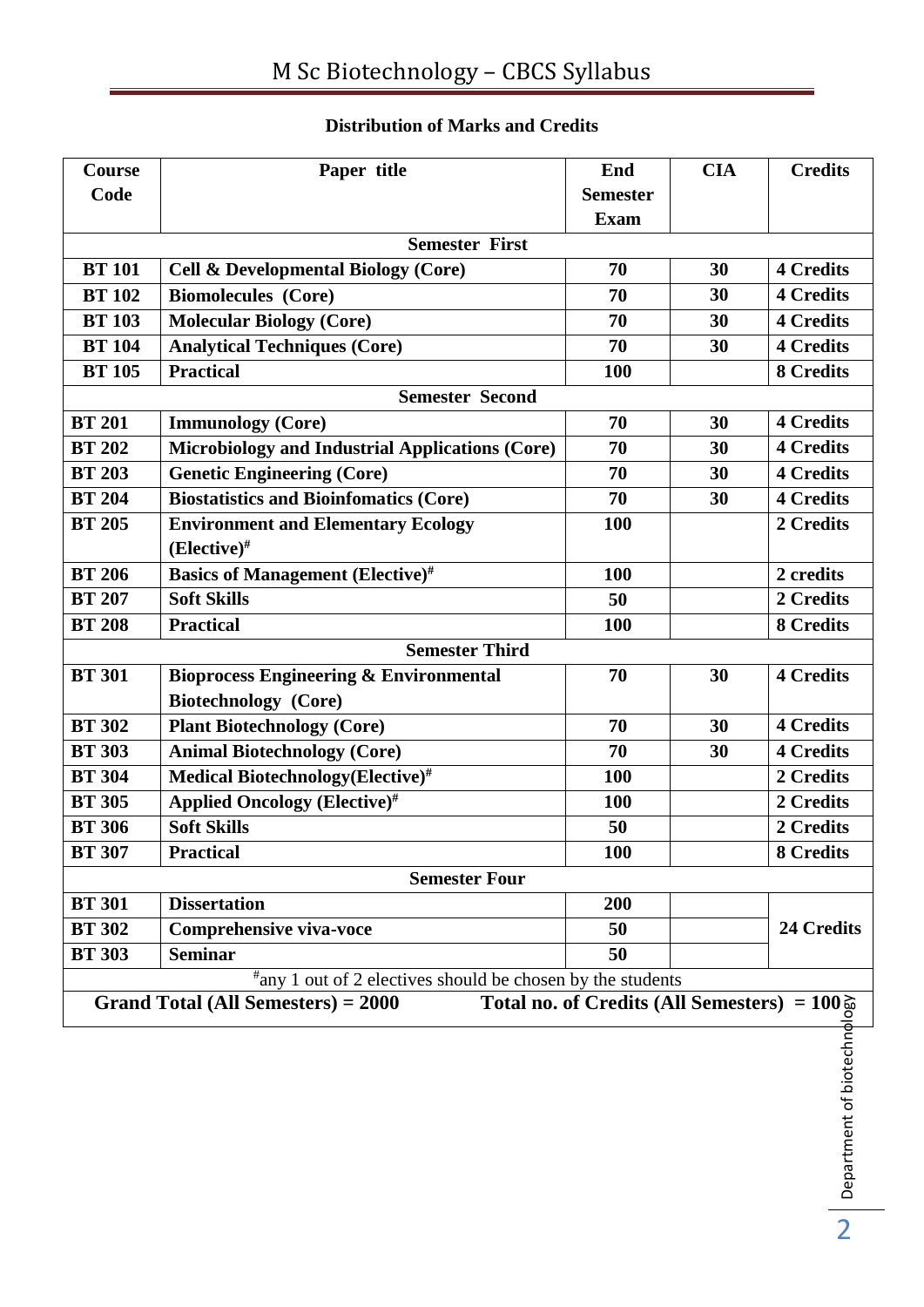## **M.Sc. Biotechnology Syllabus SEMESTER – I**

| <b>Course Code</b> | <b>Title</b>                           | <b>Credits</b> |
|--------------------|----------------------------------------|----------------|
| <b>BT</b> 101      | Cell $\&$ Developmental Biology (Core) | 04             |
| <b>BT</b> 102      | Biomolecules (Core)                    | 04             |
| <b>BT</b> 103      | Molecular Biology (Core)               | 04             |
| <b>BT</b> 104      | Analytical Techniques (Core)           | 04             |
| <b>BT</b> 105      | Practical                              | 08             |
|                    | TOTAL                                  | 24 Credits     |

## **SEMESTER – II**

| <b>Course Code</b> | <b>Title</b>                                               | <b>Credits</b>    |
|--------------------|------------------------------------------------------------|-------------------|
| <b>BT 201</b>      | Immunology (Core)                                          | 04                |
| <b>BT 202</b>      | Microbiology and Industrial Applications (Core)            | 04                |
| <b>BT 203</b>      | Genetic Engineering (Core)                                 | 04                |
| <b>BT 204</b>      | Biostatistics and Bioinfomatics (Core)                     | 04                |
| <b>BT 205</b>      | Environment and Elementary Ecology (Elective) <sup>#</sup> | 02                |
| <b>BT 206</b>      | Basics of Management (Elective) <sup>#</sup>               | 02                |
| <b>BT 207</b>      | Soft Skills                                                | $\mathbf{02}$     |
| <b>BT 208</b>      | Practical                                                  | 08                |
|                    | <b>TOTAL</b>                                               | <b>28 Credits</b> |

## **SEMESTER – III**

| <b>Course Code</b> | <b>Title</b>                                         | <b>Credits</b> |
|--------------------|------------------------------------------------------|----------------|
| <b>BT</b> 301      | Bioprocess Engineering & Environmental Biotechnology | 04             |
|                    | (Core)                                               |                |
| <b>BT</b> 302      | Plant Biotechnology (Core)                           | 04             |
| <b>BT</b> 303      | Animal Biotechnology (Core)                          | 04             |
| <b>BT</b> 304      | Medical Biotechnology(Elective) <sup>#</sup>         | 02             |
| <b>BT</b> 305      | Applied Oncology (Elective) <sup>#</sup>             | 02             |
| <b>BT</b> 306      | Soft Skills                                          | 02             |
| <b>BT 307</b>      | Practical                                            | 08             |
|                    | <b>TOTAL</b>                                         | 24 Credits     |

# any 1 out of 2 electives should be chosen by the students

## **SEMESTER – IV**

| <b>Course Code</b> | <b>Title</b>            | <b>Credits</b> |
|--------------------|-------------------------|----------------|
| <b>BT</b> 301      | Dissertation            |                |
| <b>BT</b> 302      | Comprehensive viva-voce | 24             |
| <b>BT</b> 303      | Seminar                 |                |
|                    | <b>TOTAL</b>            | 24 Credits     |

**Total Credits…………………………………………………………………..100 Credits**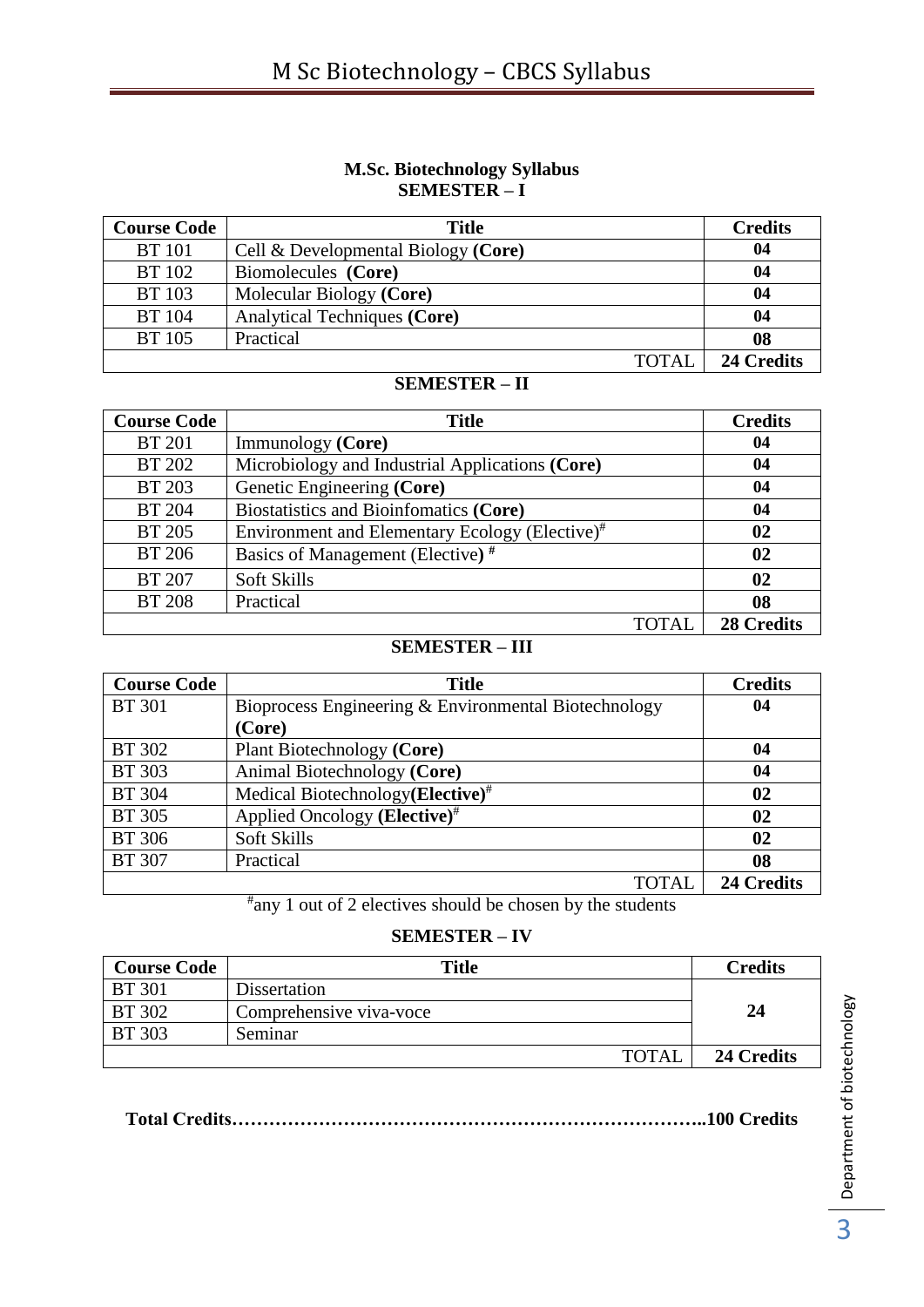## **DISTRIBUTION OF MARKS**

## **(i) The scheme of assessment during the semester (30 marks):**

(a) The assessment (sessional) in theory courses shall comprise a class test of 1 hour duration for 15 marks and 15 marks will be awarded for the seminar/ paper presentation/tutorial.

(b) The class tests shall be conducted by the teacher (or group of teachers) teaching the course and the marks shall be displayed on the Notice Board. The evaluated test copies will be shown to the students. The tests will be conducted in the middle of each semester.

## **(ii) End Semester Examination and evaluation (70 marks):**



Mode of CIA – Test, Seminars, , Environmental and Immunological Survey etc.,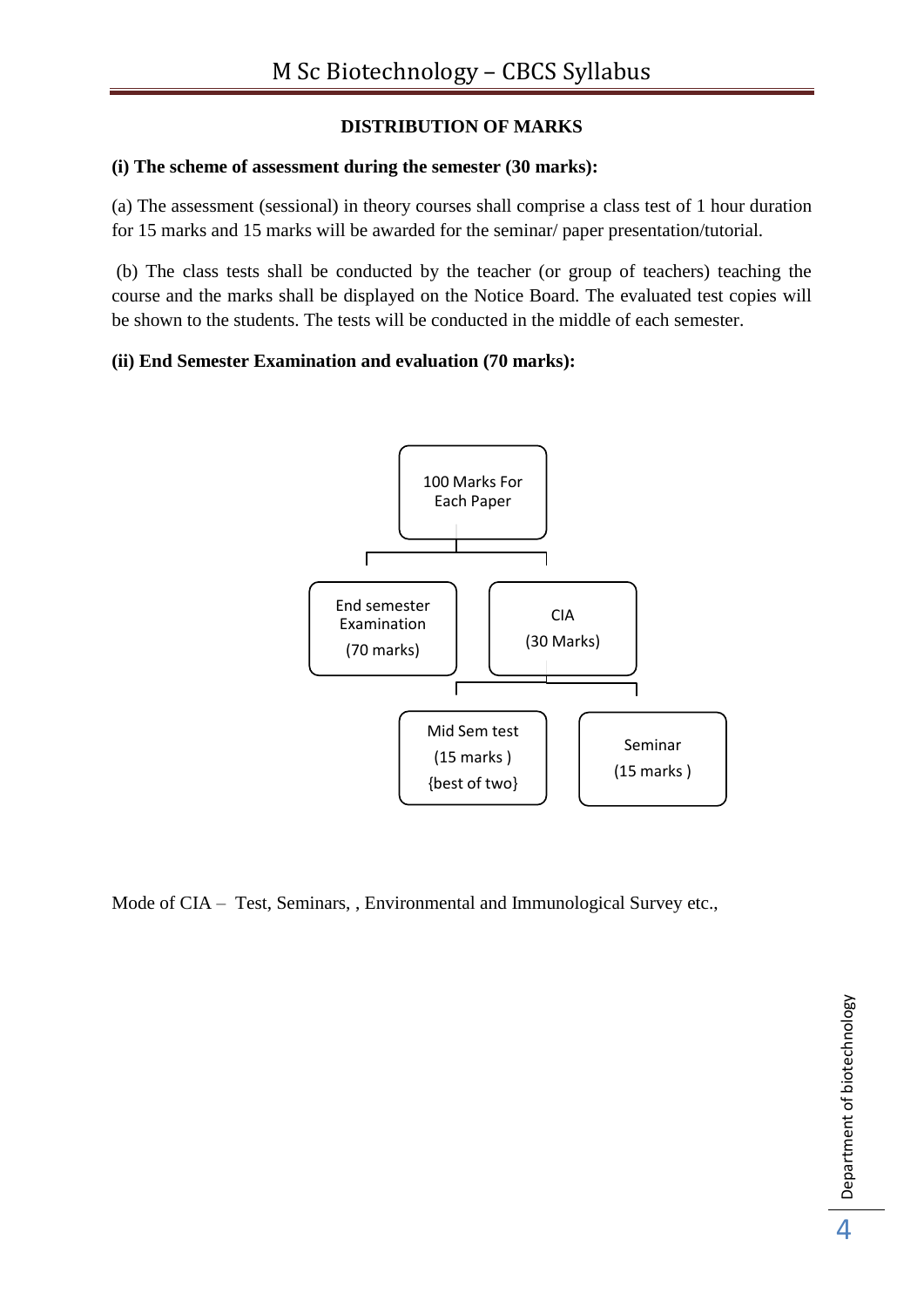# M Sc Biotechnology – CBCS Syllabus

| Course        | <b>Title</b>                           | <b>Credits</b> | <b>Theory</b> | <b>CIA</b> |
|---------------|----------------------------------------|----------------|---------------|------------|
| Code          |                                        |                |               |            |
| <b>BT</b> 101 | Cell $\&$ Developmental Biology (Core) | 04             | 70 marks      | 30 marks   |
| <b>BT</b> 102 | Biomolecules (Core)                    | 04             | 70 marks      | 30marks    |
| <b>BT</b> 103 | Molecular Biology (Core)               | 04             | 70 marks      | 30marks    |
| <b>BT</b> 104 | Analytical Techniques (Core)           | 04             | 70 marks      | 30marks    |
| <b>BT</b> 106 | Practical                              | 08             | 100 marks     |            |
|               | <b>TOTAL</b>                           | 24 credits     | 500 marks     |            |

## **First Semester**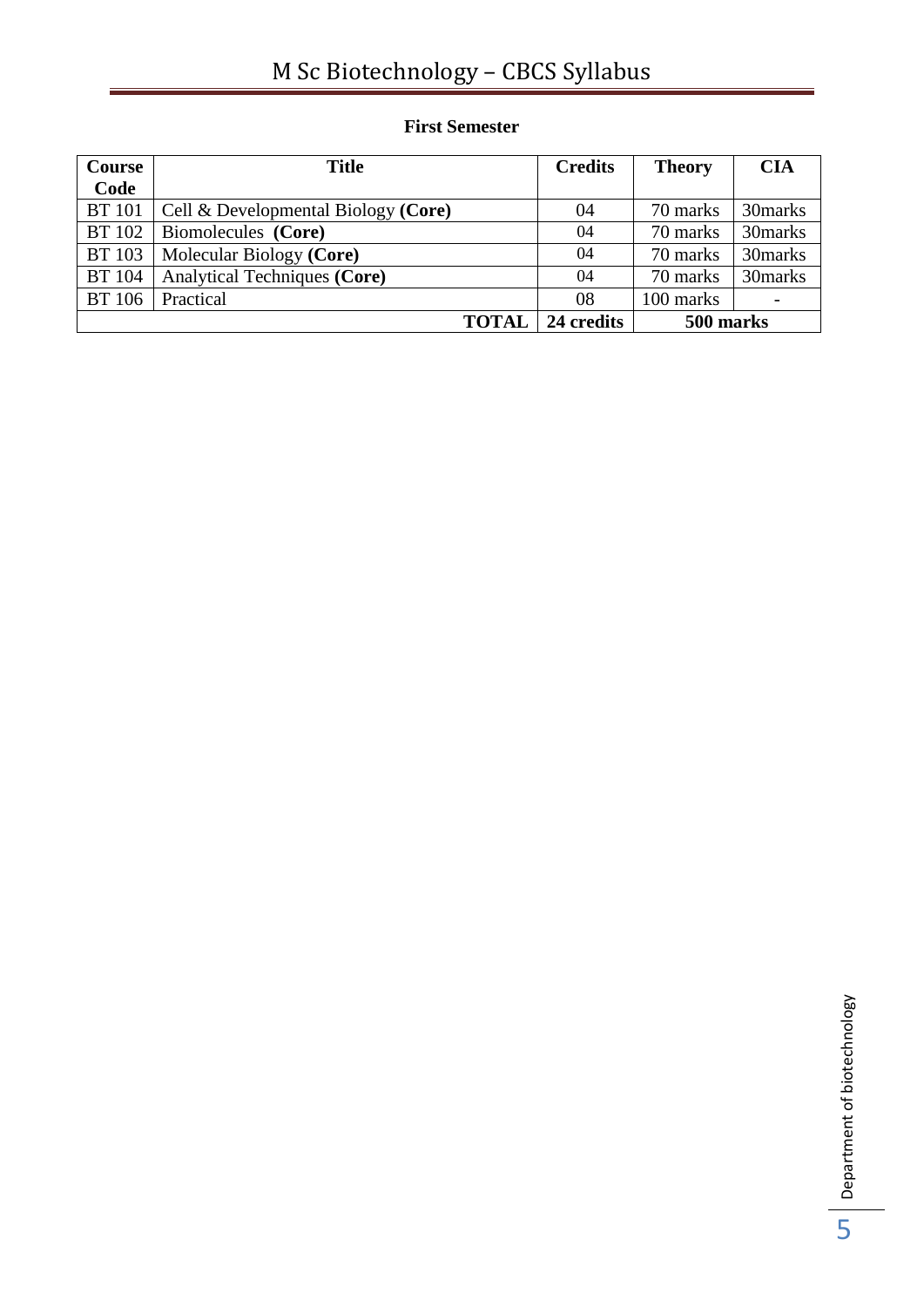## **Paper I**

## **Cell & Developmental Biology**

## **Unit 1**

Principles of Microscopy: Optical (including Phase contrast and Differential interference);Fluorescence, Confocal and Electron Microscopy.

Structure of Cell (Bacterial, Plant and Animal): Cell membranes, Composition & architecture of Cell Wall.

## **Unit 2**

Structure and function of organelles (mitochondria, chloroplast, Nucleus, Golgi apparatus, Lysosomes,Ribosomes) and Cytoskeletal elements.

Cell adhesion; cell junctions, cell adhesion molecules & extra-cellular matrix.

## **Unit 3**

Transport across biomembranes: facilitated transport, group translocation, Active transport, Na+-K+ ATPase pump.

Basic concepts of signal transduction.

Cell cycle and its control.

## **Unit 4**

Developmental biology- developmental stages in frog.

Spatial and temporal gene expression and developmental stages in drosophila and Arabidopsis.

Organization of Root Apical Meristem (RAM); Pollen germination and pollen tube guidance; Self-incompatibility and its genetic control.

## **Unit 5**

Brief introduction to the biology of following pathogens: AIDS, Malaria, Tuberculosis ,Hepatitis, Filaria and Kalazar.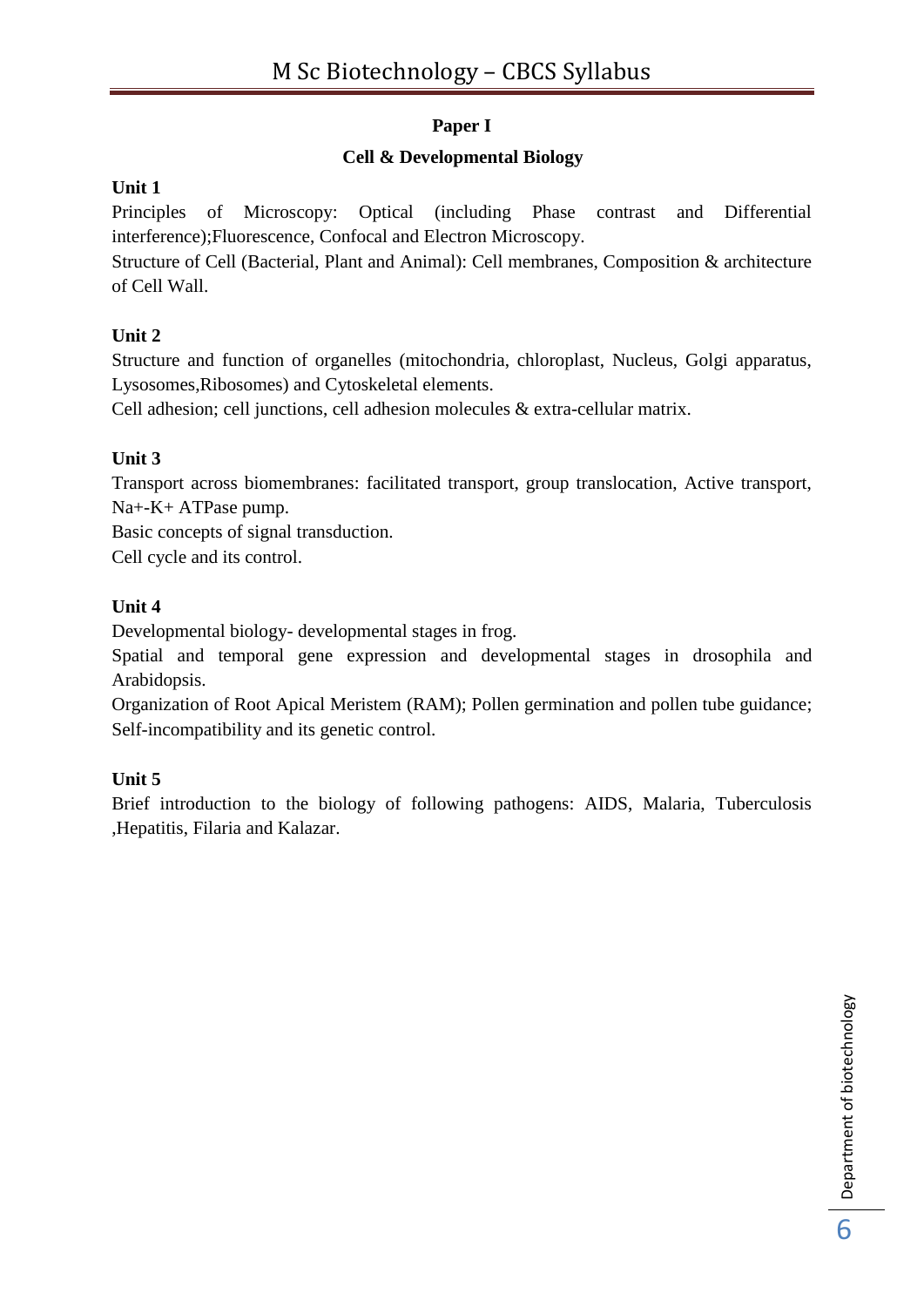## **Paper II Biomolecules**

## **Unit - I**

Chemical basis of life:

Types of chemical bonds- electrostatic, covalent, van der walls' interactions, hydrogen bonding,

Composition of living matter; Water – properties, pH and buffers ,

Nucleic acids- their basic structures and various forms of DNA (A,B,Z). Supercoiling

## **Unit 2**

Proteins:

Primary, secondary, tertiary and quaternary structure of protein; RamachandranPlot , Protein folding; Structure-function relationships in model proteins like ribonuclease A, myoglobin, hemoglobin, chymotrypsin. Protein- protein interaction

## **Unit - III**

Enzyme catalysis:

Classification and nomenclature of enzymes, Steady state kinetics: Methods for estimation of rate of enzyme catalyzed reaction with specialreference to Michaelis-Menten equation. Effects of substrate, temperature, pH and inhibitors on enzyme activity and stability.

Mechanism of enzyme action (active site, chemical modification) and regulation(Zymogens,Isozymes), Applications of enzymes, Immobilization of Enzymes, Coenzymes and Cofactors.

## **Unit - IV**

Sugars and lipids (Carbohydrates):

An overview of structure & function of Carbohydrate and Lipids and properties of important members of storage and membrane lipids; lipoproteins, β-oxidation of fatty acids.

## **Unit V**

Basic principles; Equilibria and concept of free energy; Coupled processes; Glycolytic pathway; Kreb's cycle; Oxidative phosphorylation; Photosynthesis; Elucidation of metabolic pathways; Logic and integration of central metabolism; entry/ exit of various biomolecules from central pathways; Regulatory steps.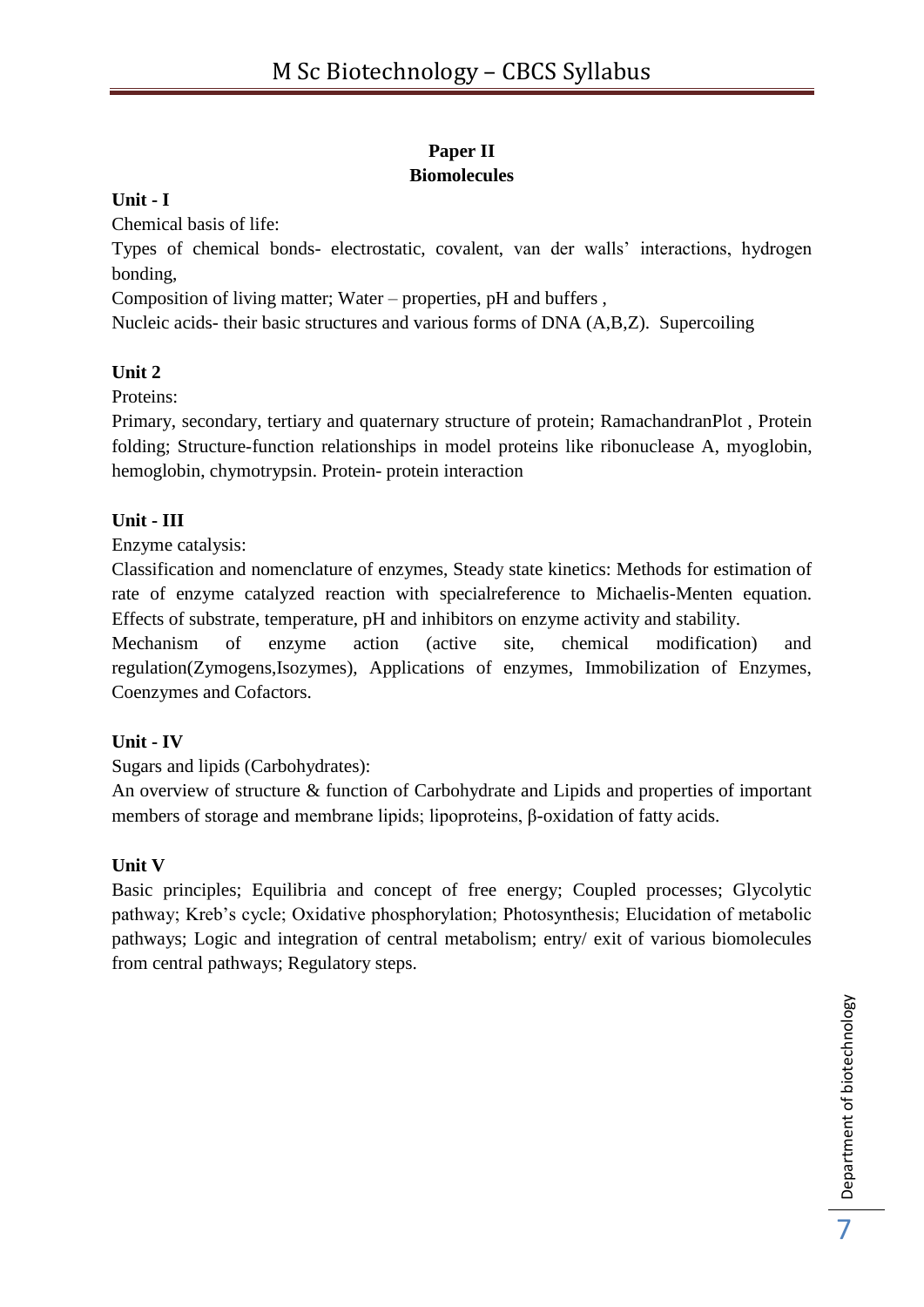## **Paper III Molecular Biology**

### **Unit I**

Genome organization

Organization of bacterial genome; Structure of eukaryotic chromosomes; Heterochromatin and Euchromatin; DNA re-association kinetics (Cot curve analysis); Repetitive and unique sequences; Satellite DNA; DNA melting and buoyant density; Nucleosome phasing; DNase I hypersensitive regions; DNA methylation & Imprinting.

## **Unit II**

DNA Structure; Replication; Repair & Recombination

Replication initiation, elongation and termination in prokaryotes and eukaryotes; Enzymes and accessory proteins; Fidelity; Replication of single strandedcircular DNA; Gene stability. DNA repair- enzymes; Photoreactivation; Excision repair; Mismatch correction; SOS repair; Recombination: Homologous and non-homologous; Site specific recombination.

#### **Unit III**

Prokaryotic & Eukaryotic Transcription

Prokaryotic Transcription; Transcription unit; Promoters- Constitutive and Inducible; Operators; Regulatory elements; Initiation; Attenuation; Termination-Rho-dependent and independent; Anti-termination; Transcriptional regulation-Positive and negative; Operon concept-lac, trp, operons; Transcriptional control in lambda phage; Transcript processing; Processing of tRNA and rRNA Eukaryotic transcription and regulation; RNA polymerase structure and assembly; RNA polymerase I, II, III; Eukaryotic promoters and enhancers; General Transcription factors; TATA binding proteins (TBP) and TBP associated factors (TAF); Transcriptional and post-transcriptional gene silencing

## **Unit IV**

Post Transcriptional Modifications

Processing of hnRNA, tRNA, rRNA; 5'-Cap formation; 3'-end processing and polyadenylation; Splicing; RNA editing; Nuclear export of mRNA; mRNA stability; Catalytic RNA.

Translation & Transport

Translation machinery; Ribosomes; Composition and assembly; Universal genetic code; Degeneracy of codons; Termination codons; Wobble hypothesis; Mechanism of initiation, elongation and termination; Co- and post-translational modifications.

#### **Unit V**

Mutations; Oncogenes and Tumor suppressor genes

Physical, chemical and biological mutagens; Nonsense, missense and point mutations; Intragenic and Intergenic suppression; Frame shift mutations; Physical, chemical and biological mutagens; Transposition - Transposable genetic elements in prokaryotes and eukaryotes; Mechanisms of transposition; Role of transposons in mutation; Viral and cellular oncogenes; Tumor suppressor genes from humans; Structure, function and mechanism of action of pRB and p53 tumor suppressor proteins; Activation of oncogenes and dominant negative effect; Suppression of tumor suppressor genes; Oncogenes as transcriptional activators.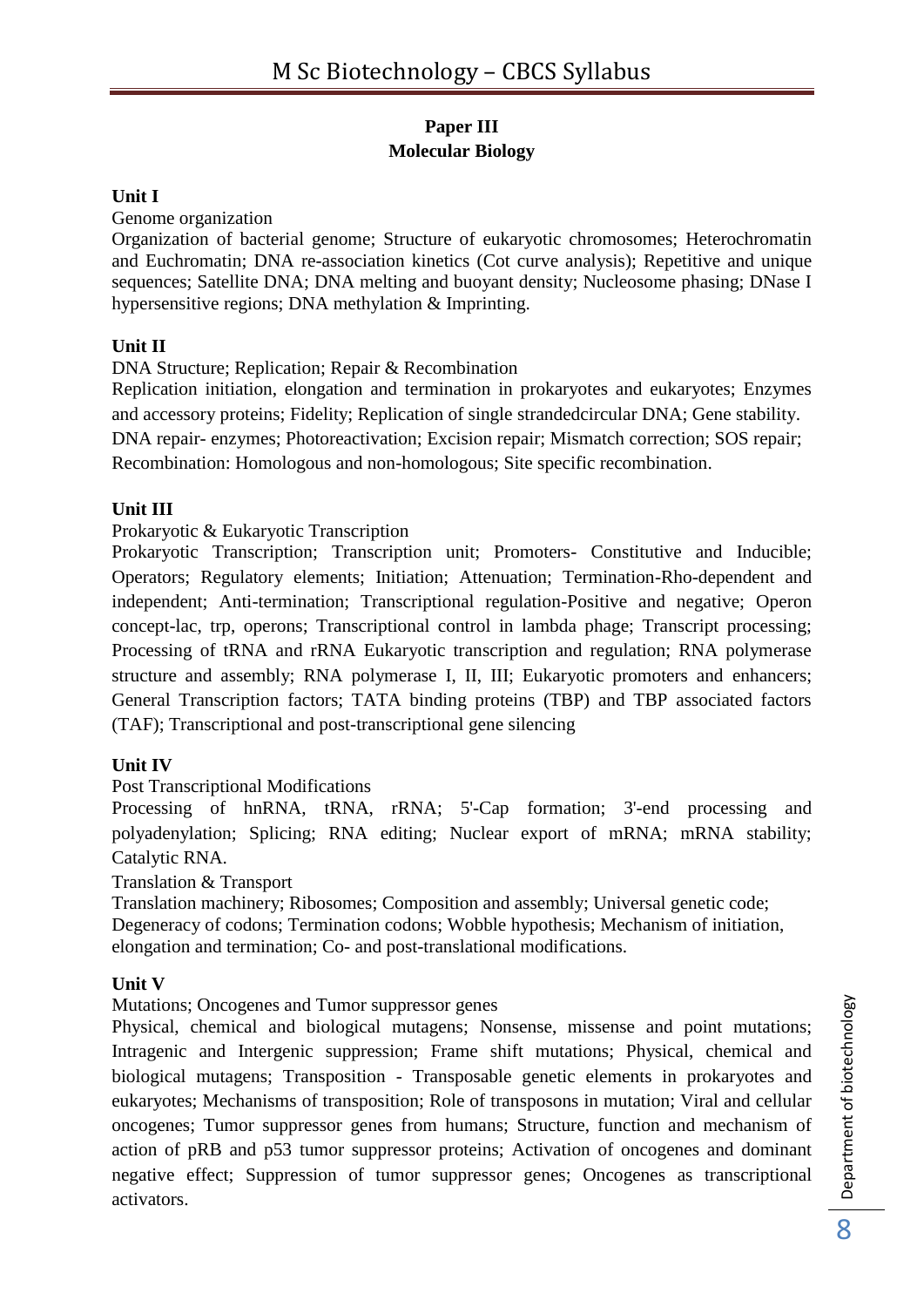## **Paper IV Analytical techniques**

## **Unit I**

Spectroscopy Techniques

UV, Visible and Raman Spectroscopy; Theory and application of Circular Dichroism; Fluorescence; MS, NMR, PMR, ESR and Plasma Emission spectroscopy

## **Unit II**

Chromatography Techniques

TLC and Paper chromatography; Chromatographic methods for macromolecule separation - Gel permeation, Ion exchange, Hydrophobic, Reverse-phase and Affinity chromatography; HPLC and FPLC.

Electrophoretic techniques

Theory and application of Polyacrylamide and Agarose gel electrophoresis; Capillary electrophoresis; 2D Electrophoresis; Disc gel electrophoresis; Gradient electrophoresis; Pulsed field gel electrophoresis, PAGE and SDS-PAGE

## **Unit III**

Centrifugation

Basic principles; Mathematics & theory (RCF, Sedimentation coefficient etc); Types of centrifuge -Micro centrifuge, High speed & Ultracentrifuges; Preparative centrifugation; Differential & density gradient centrifugation; Applications (Isolation of cell components); Analytical centrifugation; Determination of molecular weight by sedimentation velocity & sedimentation equilibrium methods.

#### **Unit IV**

Radioactivity

Radioactive & stable isotopes; Pattern and rate of radioactive decay; Units of radioactivity; Measurement of radioactivity; Geiger-Muller counter; Solid & Liquid scintillation counters (Basic principle, instrumentation & technique; Autoradiography; Measurement of stable isotopes; Falling drop method; Applications of isotopes in biochemistry; Radiotracer techniques; Distribution studies; Isotope dilution technique; Metabolic studies; Clinical application; Radioimmunoassay

#### **Unit V**

Advanced Techniques

Protein crystallization; Theory and methods; API-electrospray and MALDI-TOF; Mass spectrometry; Enzyme and cell immobilization techniques; DNA & Peptide Synthesis.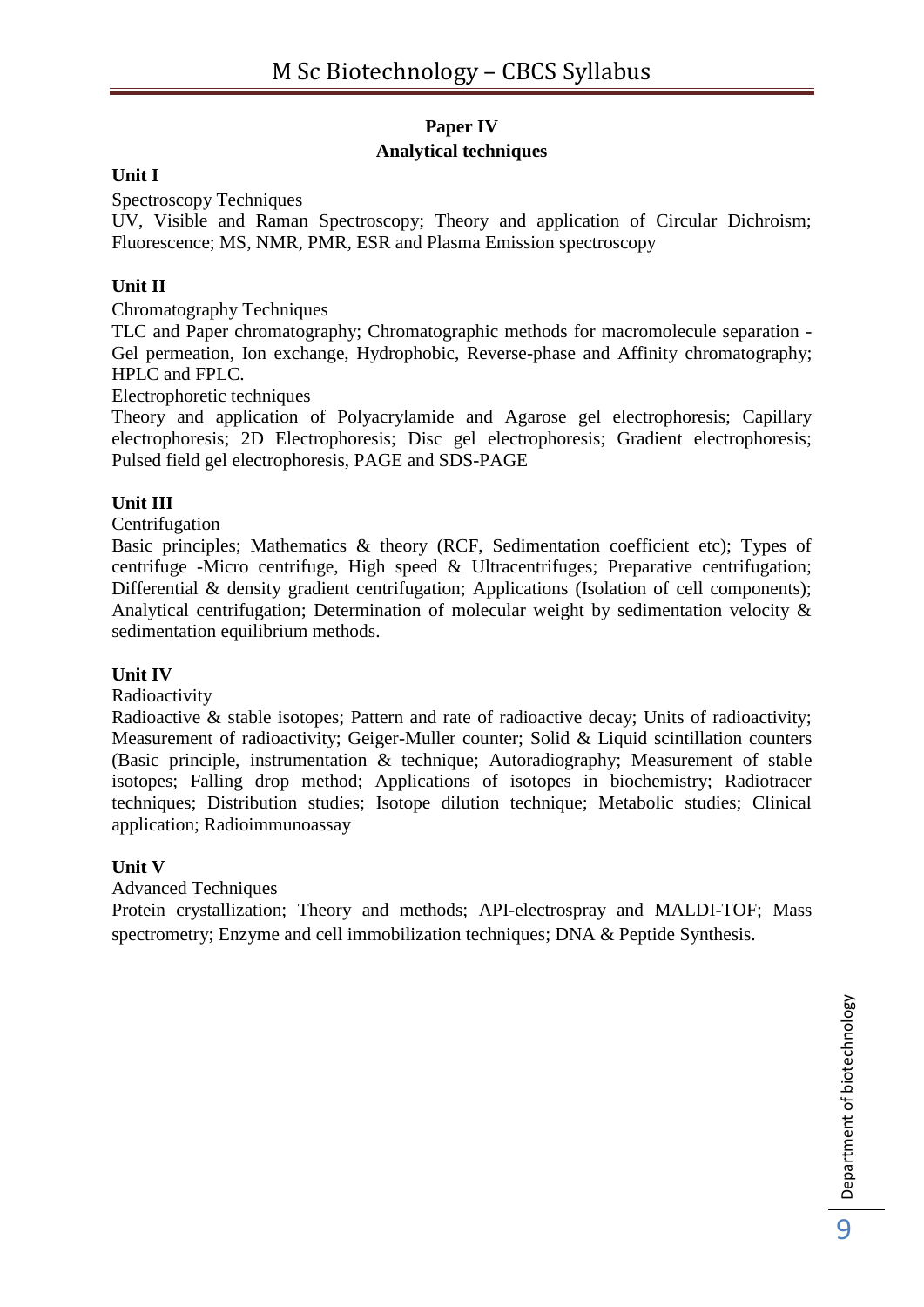## **PRACTICALS**

## **Paper 1- Cell and Developmental Biology**

- 1. Study of mitosis and Meiosis from/plant material
- 2. Principle and practice of microscopy: bright field, phase contrast and fluorescence
- 3. Microscopic examination of malarial parasite and tuberculosis in permanent slides
- 4. Microscopic examination of sperms

## **Paper 2- Biomolecules**

- 1. Titration of amino acids and calculation of pK value.
- 2. To determine unknown protein concentration by spectrophotometric method.
- 3. Enzyme Kinetics of alkaline phosphatase from goat liver.
- 4. Quantitative estimation of DNA by spectrophotometric method.
- 5. Quantitative estimation of RNA by colorimetric method.

## **Paper 3- Molecular Biology**

- 1. Isolation of plant genomic DNA from leaves
- 2. Isolation of bacterial genomic DNA
- 3. Plasmid DNA isolation.
- 4. Restriction digestion of bacterial DNA.
- 5. Bacterial conjugation.

## **Paper 4- Analytical Techniques**

- 1. Gel filtration chromatography for separation of macromolecules.
- 2. Native PAGE of given protein sample
- 3. Agarose gel electrophoresis of given DNA sample
- 4. Thin layer chromatography of given sample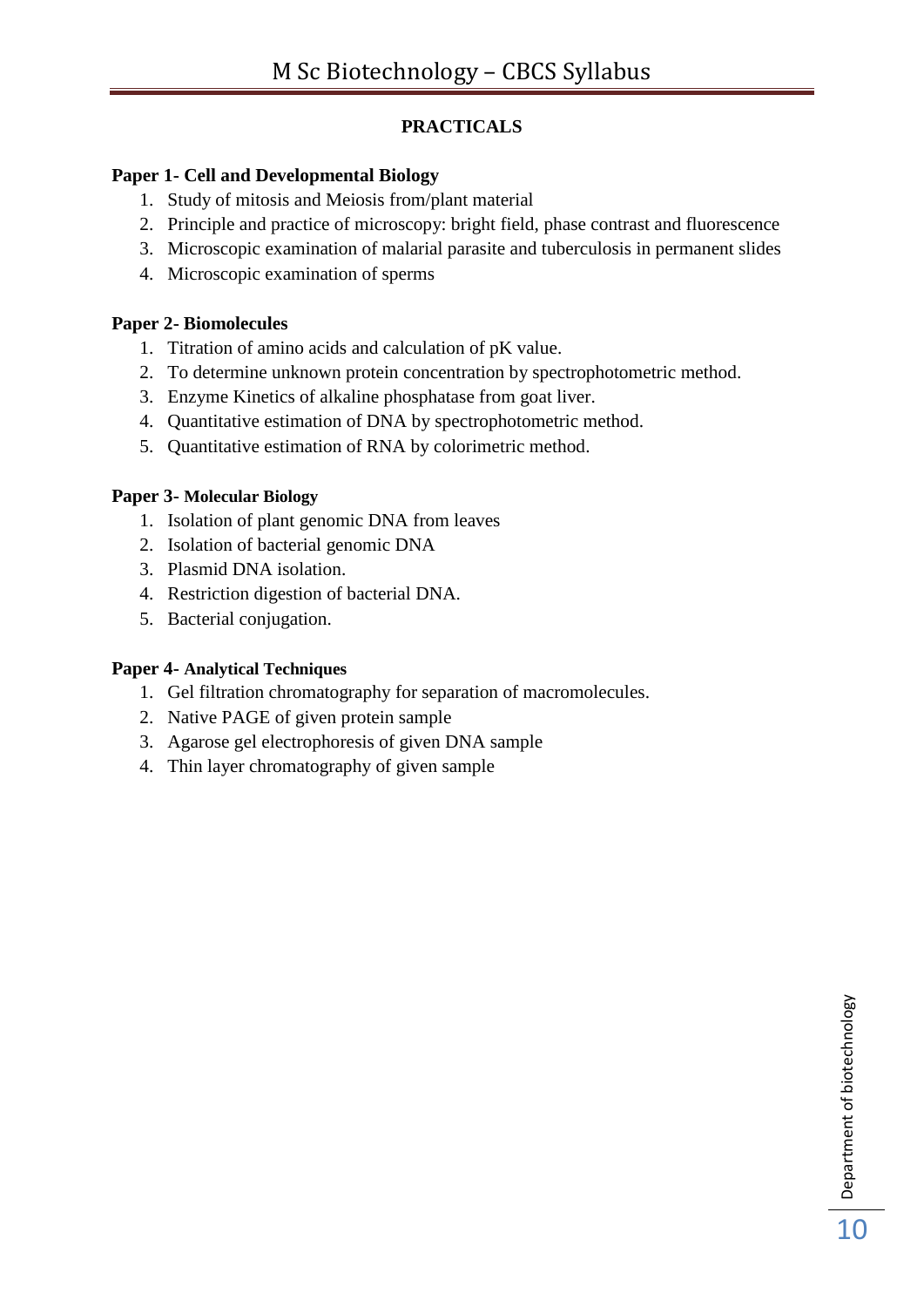## **SEMESTER II**

| <b>Course</b> | <b>Title</b>                                 | <b>Credits</b> | <b>Theory</b> | <b>CIA</b> |
|---------------|----------------------------------------------|----------------|---------------|------------|
| Code          |                                              |                |               |            |
| <b>BT 201</b> | Immunology (Core)                            | 04             | 70 marks      | 30 marks   |
| <b>BT 202</b> | Microbiology and Industrial Applications     | 04             | 70 marks      | 30 marks   |
|               | (Core)                                       |                |               |            |
| <b>BT 203</b> | Genetic Engineering (Core)                   | 04             | 70 marks      | 30 marks   |
| <b>BT 204</b> | Biostatistics and Bioinfomatics (Core)       | 04             | 70 marks      | 30 marks   |
| <b>BT</b> 205 | <b>Environment and Elementary Ecology</b>    | 02             | 100 marks     |            |
|               | $(Elective)^{#}$                             |                |               |            |
| <b>BT</b> 105 | Basics of Management (Elective) <sup>#</sup> | 02             | 100marks      |            |
| <b>BT 207</b> | <b>Soft Skills</b>                           | 02             | 50 marks      |            |
| <b>BT 208</b> | Practical                                    | 08             | 100 marks     |            |
|               | <b>TOTAL</b>                                 | 28             | 650 marks     |            |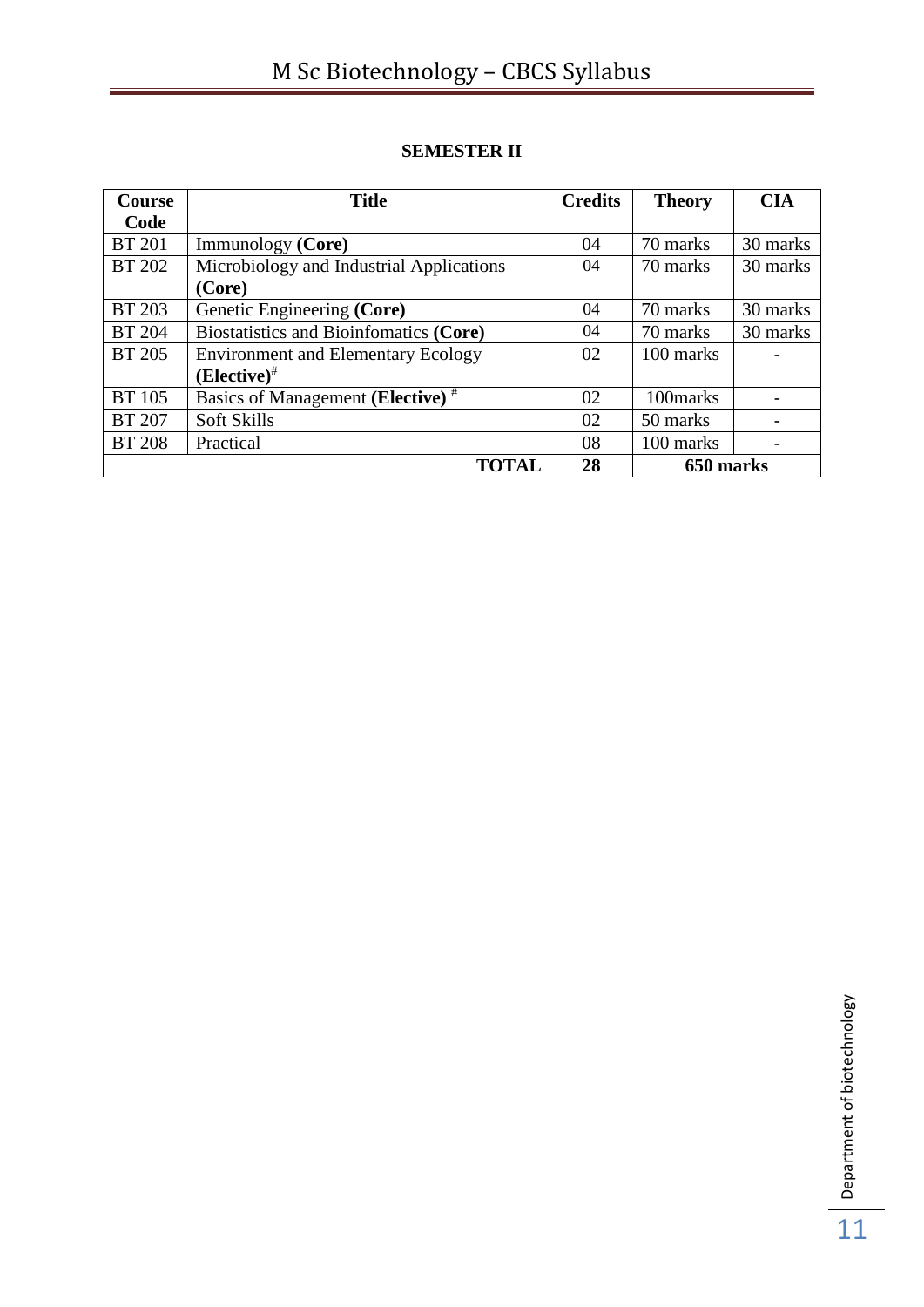## **Paper V Immunology**

### **Unit I**

Immunology- fundamental concepts and anatomy of the immune system Components of innate and acquired immunity; Phagocytosis; Complement and Inflammatory responses; Haematopoesis; Organs and cells of the immune system- primary and secondary lymphoid organs; Lymphatic system; lymphocyte circulation; Lymphocyte homing; Mucosal and Cutaneous associated Lymphoid tissue.(MALT&CALT); Mucosal Immunity; Antigens immunogens, haptens- Hapten-carrier system; Major Histocompatibility Complex - MHC genes, MHC and immune responsiveness and disease susceptibility, HLA typing.

#### **Unit II**

Immune responses generated by B and T lymphocytes

Immunoglobulins-basic structure, classes & subclasses of immunoglobulins, antigenic determinants; Multigene organization of immunoglobulin genes; B-cell receptor; Immunoglobulin superfamily;Basis of self –non-self discrimination; Kinetics of immune response, memory; B cell maturation, activation and differentiation; Generation of antibody diversity; T-cell maturation, activation and differentiation and T-cell receptors; Functional T Cell Subsets; Cell-mediated immune responses, ADCC; Cytokines-properties, receptors and therapeutic uses; Antigen processing and presentation- endogenous antigens, exogenous antigens; non-peptide bacterial antigens and super antigens.

#### **Unit III**

Antigen-antibody interactions

Precipitation, agglutination and complement mediated immune reactions; Advanced immunological techniques - RIA, ELISA, Western blotting, immunofluorescence, flow cytometry and immunoelectron microscopy; Surface plasmon resonance, Biosensor assays for assessing ligand –receptor interaction, lymphoproliferation assay, Mixed lymphocyte reaction, Cell Cytotoxicity assays,

## **Unit IV**

#### Vaccinology

Active and passive immunization; Live, killed, attenuated, sub unit vaccines; Vaccine technology- Role and properties of adjuvants, recombinant DNA and protein based vaccines, plant-based vaccines, reverse vaccinology; Peptide vaccines, conjugate vaccines; chimeric and hybrid monoclonal antibodies;

#### **Unit V**

#### Clinical Immunology

Immunity to Infection: Bacteria, viral, fungal and parasitic infections (with examples from each group); Hypersensitivity – Type I-IV; Autoimmunity; Types of autoimmune diseases; Mechanism and role of CD4+ T cells; MHC and TCR in autoimmunity; Transplantation – Immunological basis of graft rejection; Clinical transplantation and immunosuppressive therapy; Tumor immunology – Tumor antigens; Immune response to tumors and tumor evasion of the immune system, Cancer immunotherapy;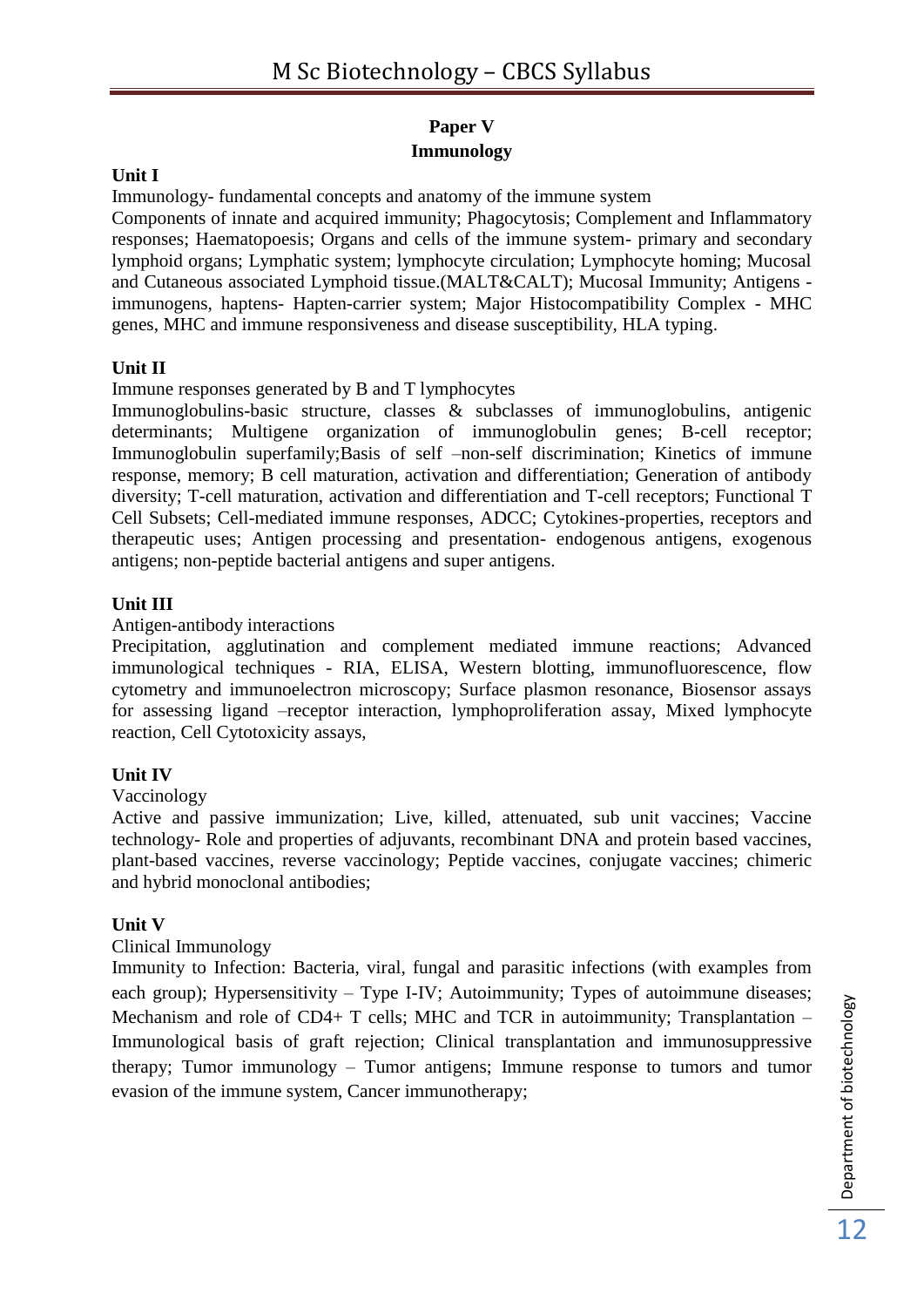## **Paper VI Microbiology**

## **UNIT-I**

The definition of growth, mathematical expression of growth, growth curve, measurement of growth and growth yields; synchronous growth; growth as affected by environmental factors like temperature, acidity, water availability and oxygen; cult ure collection and maintenance of cultures, continuous culture.

## **UNIT-II**

Metabolic diversity among microorganisms, photosynthesis in microorganisms; role of chlorophylls, carotenoids and phycobilins: Calvin cycle; chemolithotrophy; hydrogenironnitrite oxidizing bacteria; nitrate and sulfate reduction; methanogenesis and acetogenesis; fermentations-diversity, syntrophy, role of anoxic decompositions; nitrogen fixation; hydrocarbon transformation.

## **UNIT-III**

Structural diversity of bacteria: purple and green bacteria, cyanobacteria, homoacotogenic bacteria, acetic acid bacteria, budding and appendaged bacteria, spirilla, spriochaetes, gliding and sheathed bacteria, pseudomonads, lactic and propionic acid bacteria, endospore forming rods and cocci, mycobacteria, rickettsias, chlamydias and mycoplasms, methanogens; Structural diversity of viruses: bacterial, plant, animal and tumor viruses examples of herpes, pox, adenoviruses, retroviruses, viroids and prions.

## **UNIT-IV**

Host-parasite relationship: entry of pathogens into the host; colonization types of toxins: exoendo-and entero-toxins and their structures, mode of action, Chemotherapy/antibiotics: antimicrobial agents, sulfa drugs, antibiotics, penicillins and cephalosporins, broad spectrum antibiotics, mode of action, resistance to antibiotics.

## **UNIT-V**

Genes, mutation and mutagenesis; UV and chemical mutagens; types of mutation; Ames test for mutagenesis, methods of genetic analysis. Bacterial genetic system: transformation, conjugation, transduction, recombination, plasmids and transposons in bacteria ; bacterial genetics map with reference to E. coli.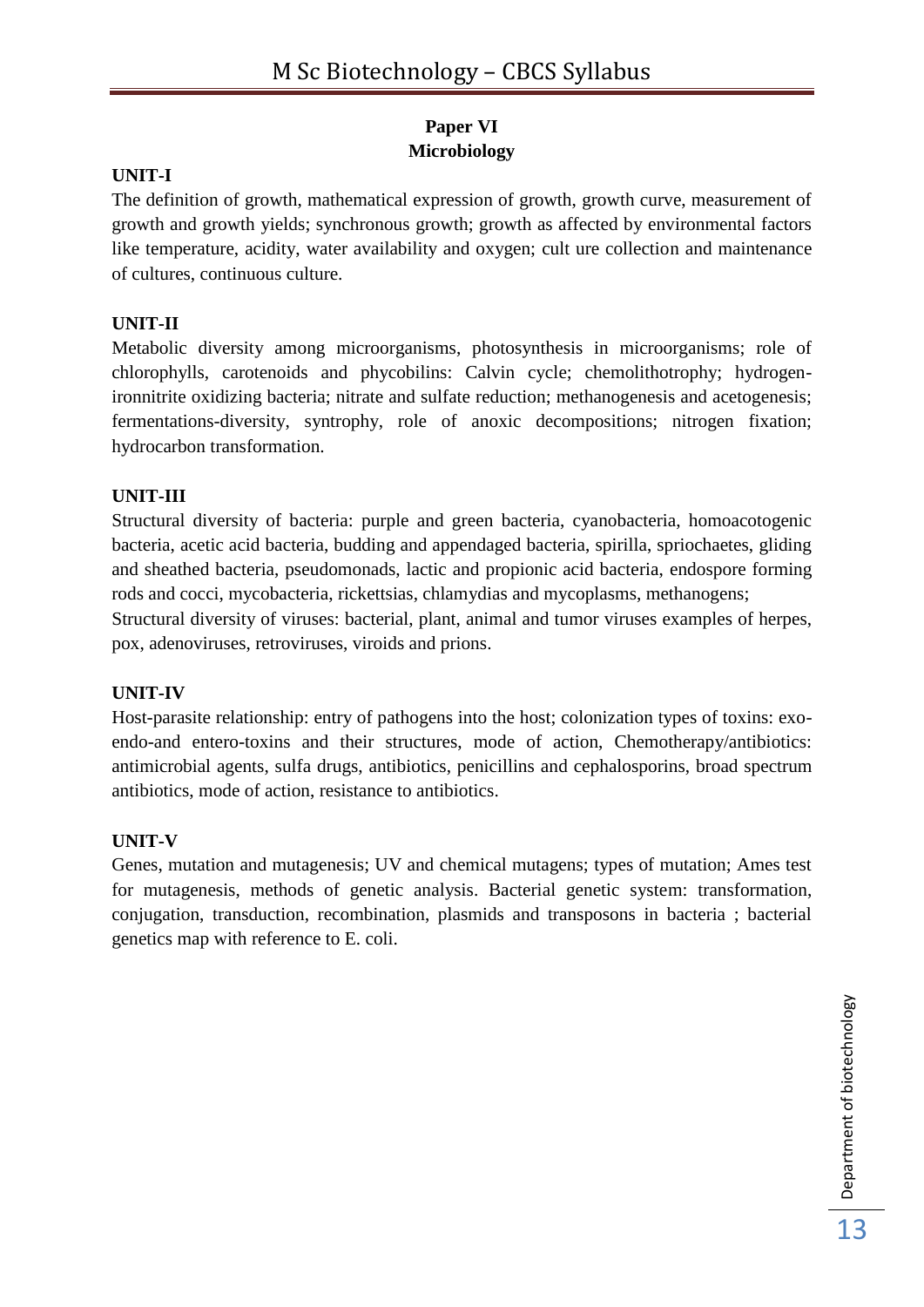## **Paper- VII Biostatistics & bioinformatics**

## **Unit- I**

Introduction: Definition, scope and limitations of biostatistics; collection, classification, tabulation, graphical and diagrammatic representation of data; measure of central tendency: mean (arithmetic, harmonic & geometric), median and mode; confidence limit of the population mean.

## **Unit-II**

Measure of dispersion: Range, standard deviation, variance, coefficient of variation; definition and basic properties of probability, normal and binomial probability distribution functions, test of significance, hypothesis, error, level of significance; t-statistics, paired 't' test.

## **Unit –III**

F- statistics: one way analysis of variance (sample size equal and unequal), Chi square statistics: test of goodness of fit, test of independence of factors; co-relation and its coefficient; linear regression and its coefficient, regression equation and its diagrams.

## **Unit-IV**

Overview and functions of a computer system, introduction to Database concept, introduction to internet concept and its applications, Introduction to MS Office

Types of modern computers: The work station, the minicomputer, mainframe computers, parallel processing computer, the super computer etc.

## **Unit-V**

.

Introduction to bioinformatics, searching databases and locating genes, phylogenetic analysis- introduction,

Pair Wise Sequence Alignment of gene sequences- local and global, BLAST and its variants; FASTA,Computer aided drug designing- concepts, methods and practical approaches and various computational methods.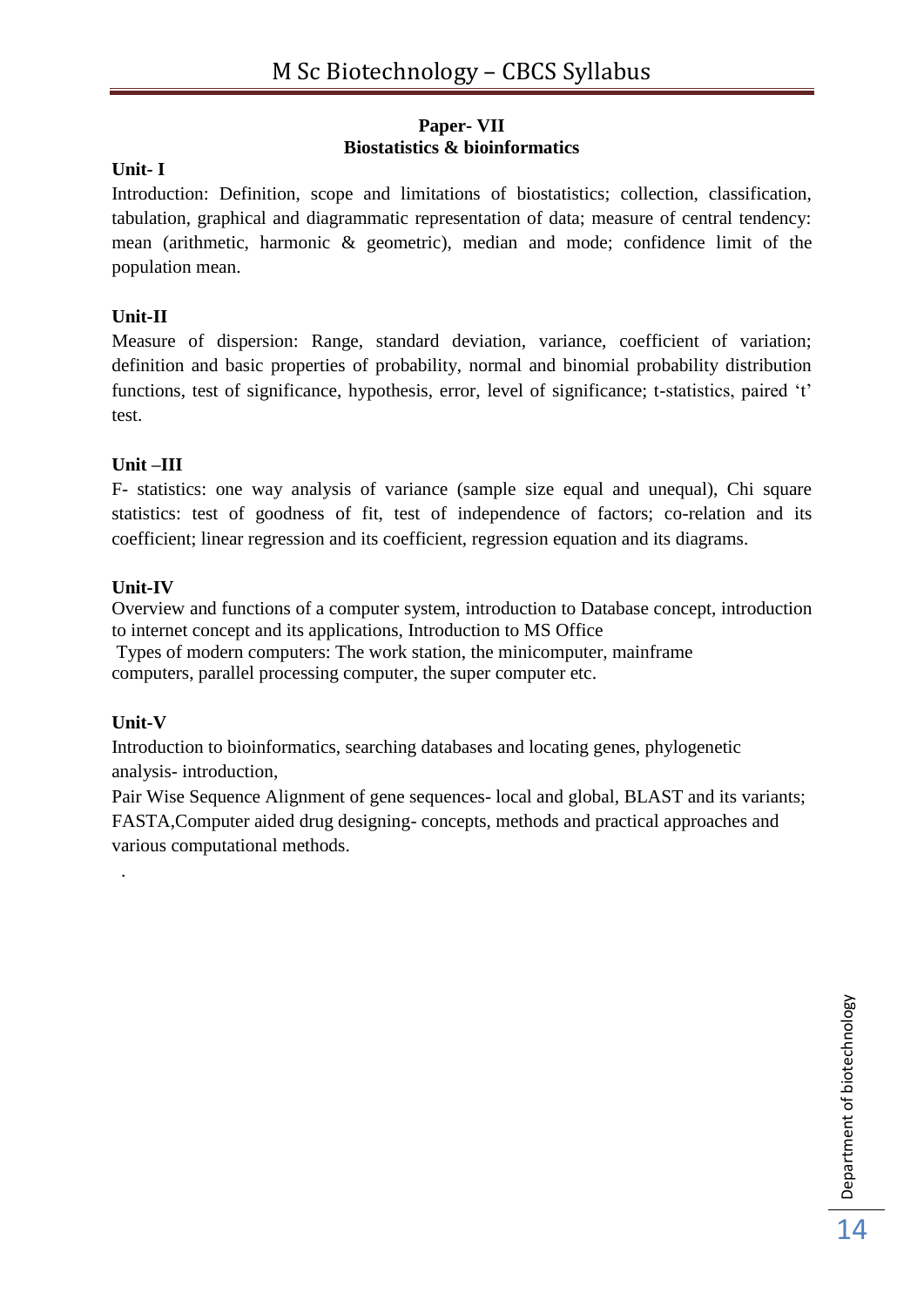## **Paper- VIII Genetic Engineering**

## **Unit-I**

Scope of genetic engineering, milestones in genetic engineering; chemical synthesis of DNA, cloning and patenting of life forms; genetic engineering guidelines; molecular tools and their applications; restriction enzymes, modification enzymes, DNA and RNA markers; nucleic acid purification, yield analysis.

## **Unit-II**

Nucleic acid amplification and its types- RT-PCR, Nested-PCR, Anchored -PCR , gene cloning vectors-plasmids, bacteriophages, phagemids, cosmids, artificial chromosomes; restriction mapping of DNA fragments and map construction; nucleic acid sequencing; cDNA synthesis and cloning; reverse transcription, DNA primers, linkers, adaptors, library construction and screening.

## **Unit-III**

Alternative strategies of gene cloning; cloning interacting genes-two-and three hybrid systems, cloning differentially expressed genes, nucleic acid micro array; site-directed mutagenesis and protein engineering; gene regulation-DNA transfection, Northern blot, primer extension, S1 mapping, RNase protection assay, reporter assays.

## **Unit-IV**

Expression strategies for heterologous genes; vector engineering and codon optimization, host engineering; in vitro transcription and translation, expression in bacteria, yeast, insects and insect cells, mammalian cells, plants; processing of recombinant proteins-purification and refolding, characterization of recombinant proteins, stabilization of proteins; phage display.

## **Unit-V**

Transposons in maize; T-DNA and transposon tagging; transgenic technology in plants and animals and strategies for gene delivery, gene knockout technologies , targeted gene replacement, chromosome engineering; gene therapy ; gene replacement/augmentation, gene silencing; siRNA Technology.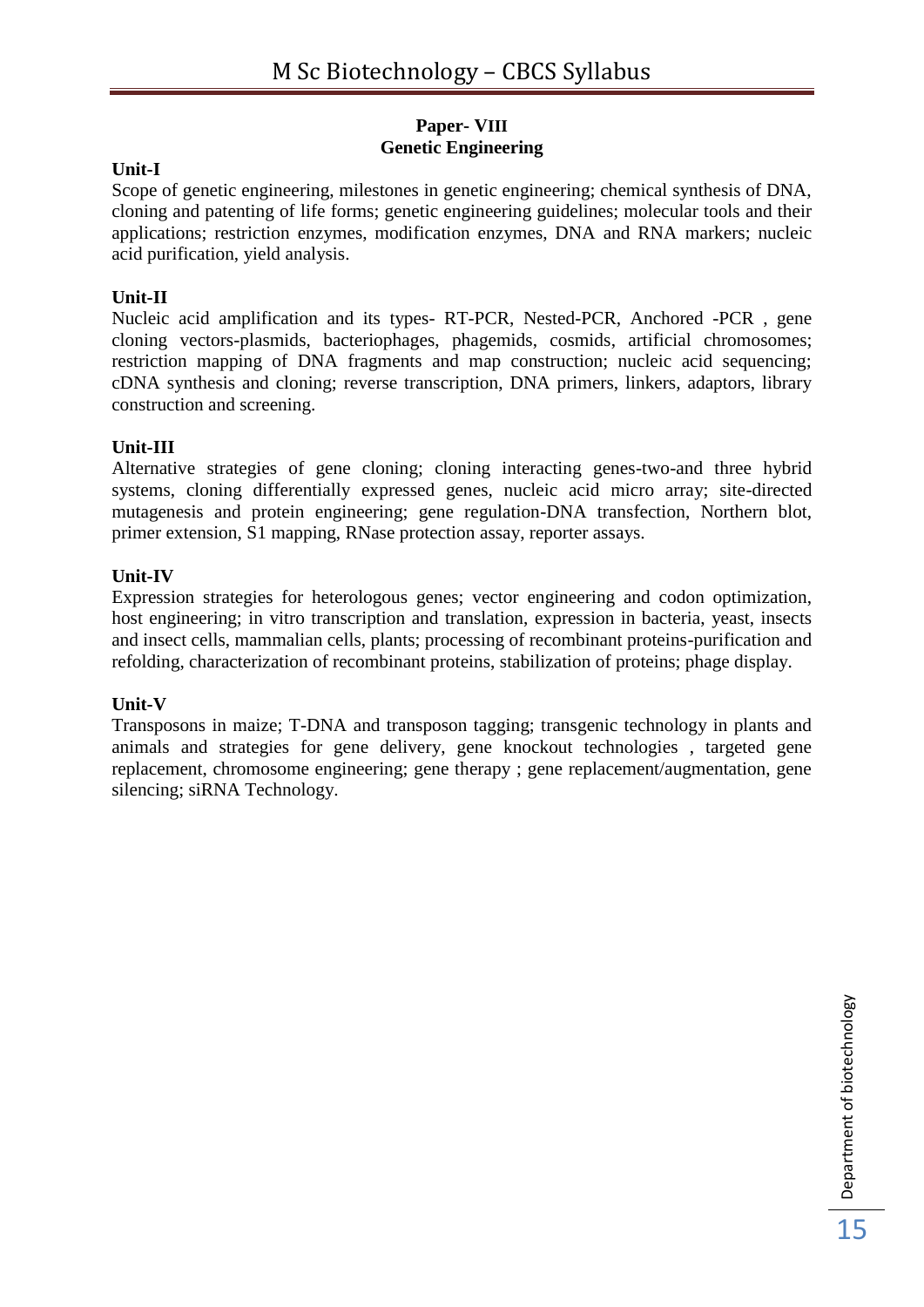## **PRACTICALS**

## **Paper 5- Immunology**

- 1. Blood film preparation and identification of cells.
- 2. Lymphoid organs and their microscopic organization.
- 3. Double diffusion assay.
- 4. Immuno-electrophoresis
- **5.** Radial Immuno diffusion.
- 6. Dot ELISA.
- 7. Blood smear identification of leucocytes by Giemsa stain.
- 8. Separation of leucocytes by dextran method.
- 9. Separation of mononuclear cells by Ficoll-Hypaque.

## **Paper 6- Microbiology and Industrial Applications**

- 1. Identification and culturing of various microorganisms.
- 2. Growth curve; measurement of bacterial population by turbidometry and serial dilution methods; effects of temperature, pH, carbon and nitrogen sources on growth.
- 3. Assay of antibiotics and demonstration of antibiotic resistance.
- 4. Determination of thermal death point and thermal death time of microorganisms.

## **Paper 7- Genetic Engineering**

- 1. Isolation of genomic DNA from Bacteria.
- 2. PCR amplification
- 3. Isolation of plasmid DNA.
- 4. Restriction digestion of bacterial DNA.

## **Paper 8- Biostatistics and Bioinfomatics**

- 1. Computation of various measures of dispersion by using Excel.
- 2. Student's 't' test, 'F' and ' chi' square test.
- 3. Pubmed.
- 4. BLAST.
- 5. Database- NCBI.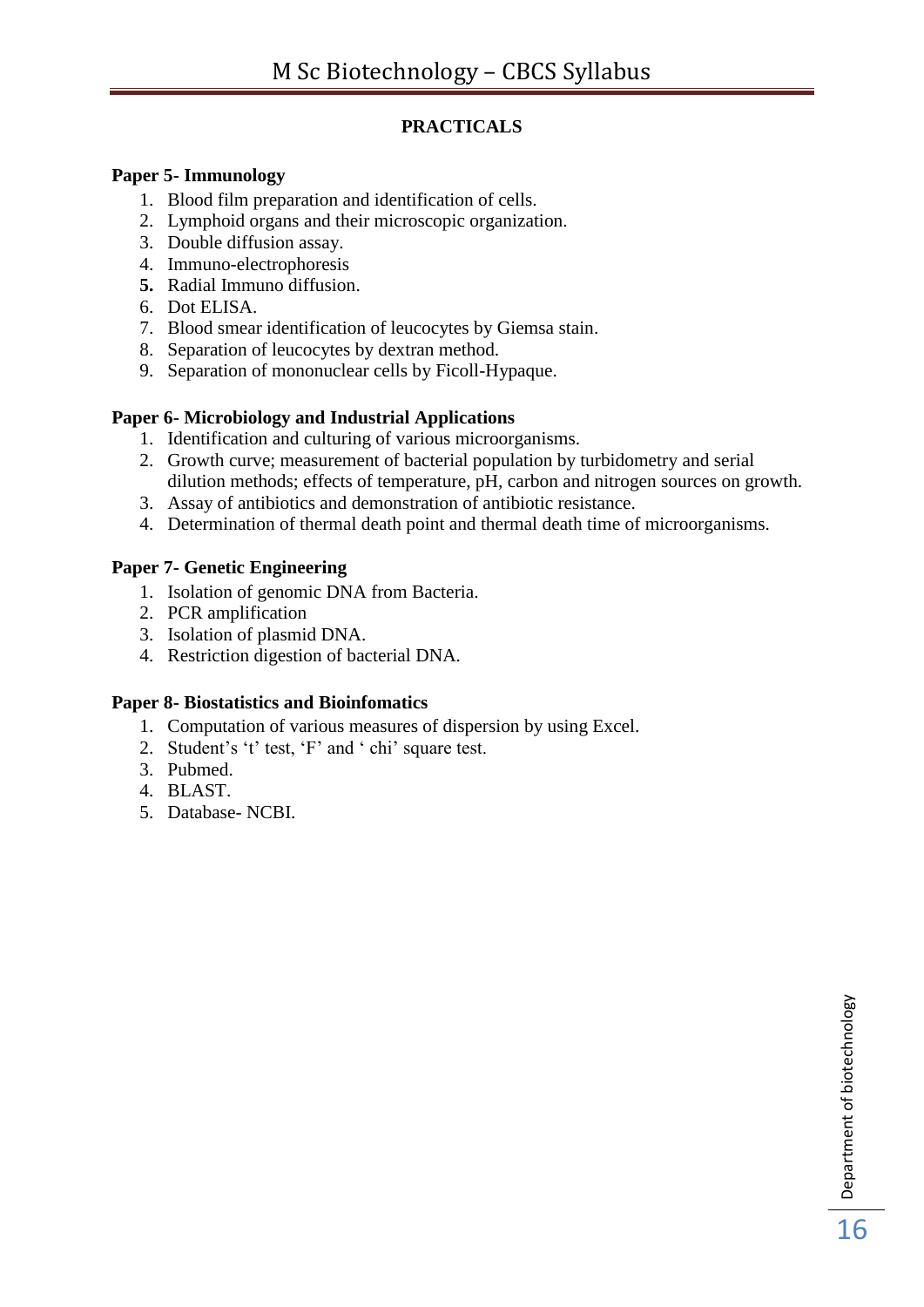## **Elective Course - I Environment and Elementary Ecology**

## **Unit I**

Major biomes of the world, tropical rain and seasonal forests, temperate rain and seasonal forests, boreal forests, grasslands, deserts, aquatic ecosystems wetlands, lakes and pond streams and rivers, marine and estuarine habitats.

## **Unit II**

Resource utilization, status and utilization of biodiversity, sustainable development resources from forest, grassland and aquatic habitats. Food forage, fodder, timber and non-wood forest products. Threats to quality and quantity of resources due to overexploitation.

## **Unit III**

Strategies for conservation of resources: classifications of resources. Principles of conservation, *In-situ* conservation sanctuaries , national parks, biosphere reserves for wildlife conservation, habitat conservation practices of conservation for forests range. Soil and water.

## **Unit IV**

Introduction to Ecology: Definition & Scope; Environment: Physical environment, biotic environment, biotic and abiotic interaction.

Population Ecology: Characterstics of a population, population growth curves, population regulation, concept of meta-population.

## **Unit V**

Ecological succession: types, mechanism, models of succession.

Community organization: Types of species interaction, food chain, food web, ecological pyramids, energy flow.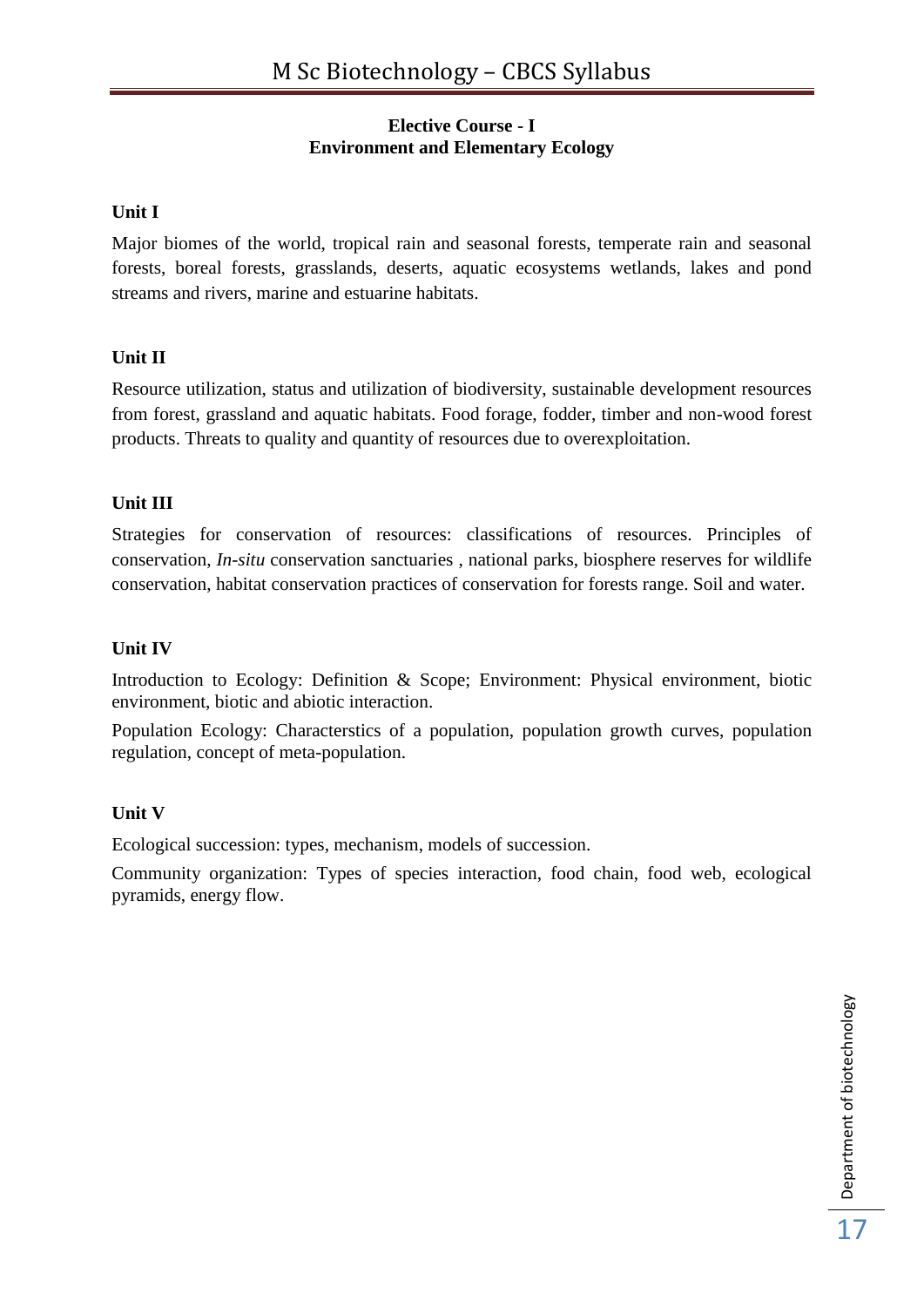## **Elective Course -II Basics of Management**

## **Unit-I**

Management Concepts: meaning, thoughts, scope and importance of management, Concept of functions of management, Concept of organization, Delegation, Types of organization and organization charts.

## **Unit-II**

Basic HD concept. Business communication, practical application: letters, memoranda, reports, summaries and notes, group communication, meetings, advertising and public relation.

## **Unit-III**

Financial management: concept of money, accounting, double entry system, vouchers, journals, ledgers, profit and loss account, balance sheet, costing: direct and indirect cost, marginal cost, breakeven point, budgetary control, zero based budgeting..

## **Unit-IV**

Marketing Concept: different between sales and marketing, customer satisfaction, customer retention, CRM, market mix, product mix, product life cycle, distribution.

## **Unit-V**

Organization behavior: motivation techniques, leadership skills, decision making skills, interpersonal skills, negotiation, conflict resolution, individual behavior and group behaviour.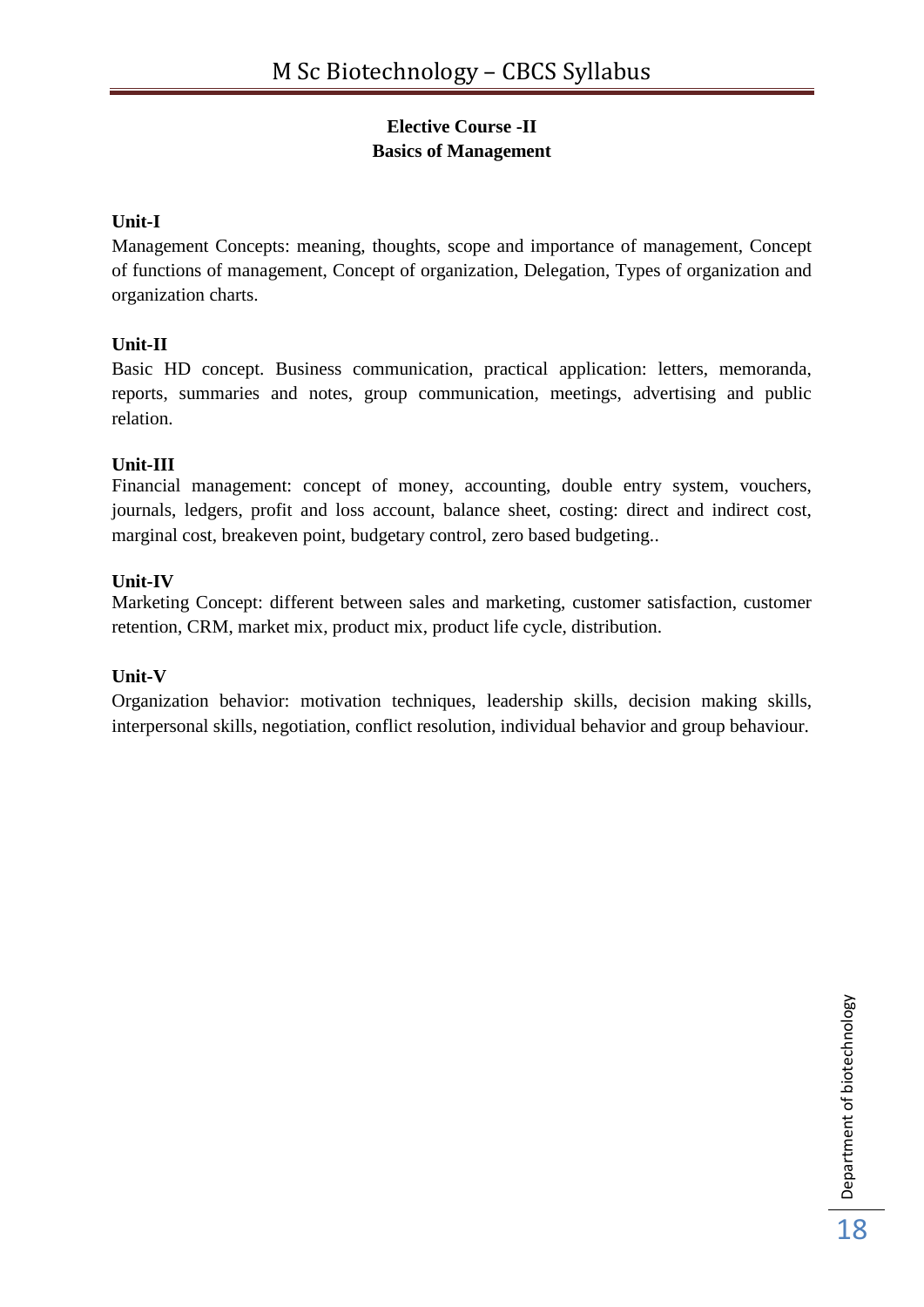# **Semester 3**

| <b>Course</b> | <b>Title</b>                                  | <b>Credits</b> | <b>Theory</b> | <b>CIA</b> |
|---------------|-----------------------------------------------|----------------|---------------|------------|
| Code          |                                               |                |               |            |
| <b>BT</b> 301 | Bioprocess Engineering & Environmental        | 04             | 70 marks      | 30 marks   |
|               | Biotechnology (Core)                          |                |               |            |
| <b>BT 303</b> | Plant Biotechnology (Core)                    | 04             | 70 marks      | 30 marks   |
| <b>BT 304</b> | Animal Biotechnology (Core)                   | 04             | 70 marks      | 30 marks   |
| <b>BT 305</b> | Medical Biotechnology (Elective) <sup>#</sup> | 02             | 100 marks     |            |
| <b>BT</b> 306 | Applied Oncology (Elective) <sup>#</sup>      | 02             | 100 marks     |            |
| <b>BT 307</b> | <b>Soft Skills</b>                            | 02             | 50 marks      |            |
| <b>BT 308</b> | Practical                                     | 08             | 100 marks     |            |
|               | <b>TOTAL</b>                                  | 24             |               | 550 marks  |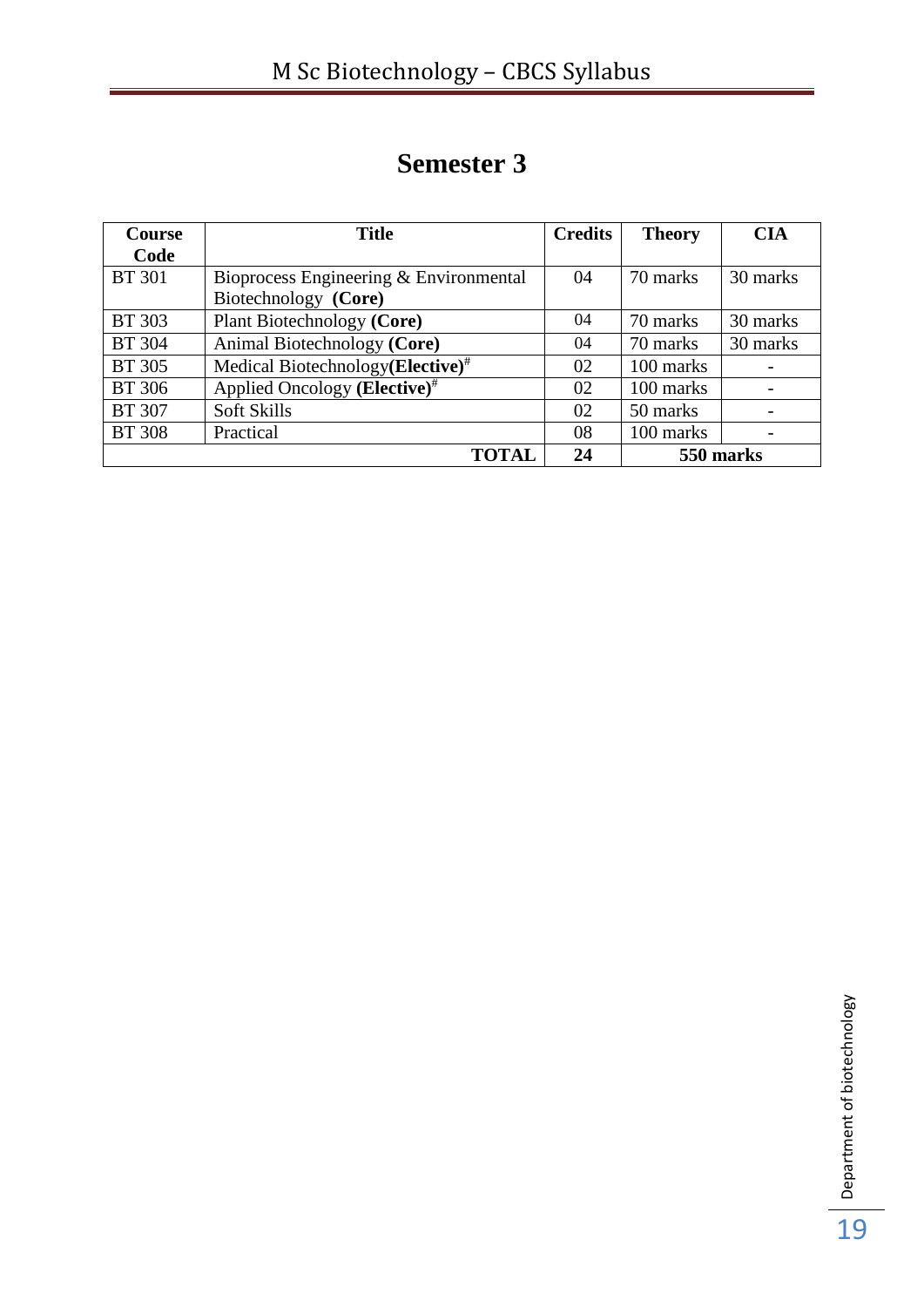## **Paper-9 Bioprocess Engineering & Environmental Biotechnology**

## **Unit-I**

## **Basic principle of Biochemical engineering**

Isolation, screening and maintenance of industrially important microbes; Microbial growth and death kinetics Strain improvement for increased yield

## **Concepts of basic mode of fermentation processes**

Bioreactor designs; Types of fermentation and fermenters; Concepts of basic modes of fermentation - Batch, fed batch and continuous; biotransformation; Solid substrate, surface and submerged fermentation; Fermentation media; Fermenter design – mechanically agitated; Large scale animal and plant cell cultivation and air sterilization; Upstream processing: Media formulation; Sterilization; Aeration and agitation in bioprocess; Measurement and control of bioprocess parameters; Scale up and scale down process.

#### **Unit-II**

#### Downstream processing

Bioseparation - filtration, centrifugation, sedimentation, flocculation; Cell disruption; Liquidliquid extraction; Purification by chromatographic techniques; Reverse osmosis and ultra filtration; Drying; Crystallization; Storage and packaging; Treatment of effluent and its disposal.

#### **Unit-III**

**Industrial production**: Ethyl alcohol, citric and acetic acids; enzymes; amylases, proteases, cellulases; vitamins: vitamin B12, vitamin C, antibiotics (penicillin, streptomycin, tetracycline). Microbes in petroleum industry (oil recovery); whole cell immobilization and their industrial application.

## **Introduction to Food Technology**

Elementary Idea of canning and packing.Dairy Microbiology: Source & types of Microorganisms, microbial examination of milk, pasteurization & Phophatase test, sterilization of milk, grades of milk, Dairy products- butter & cheese.

## **Unit-IV**

**Environment:** Basic concepts and issues; environmental pollution; measurement of soil pollution (pesticides and fertilizers) ; air sampling techniques

**Microbial degradation** and bioremediation of xenobiotics in the environment, decay behaviour & degradative plasmids, hydrocarbons, substituted hydrocarbons, oil pollution, surfactants, pesticides;bioremediation of contaminated soils, bioaccumulation of metals and their detoxification;

#### **Unit-V**

Biological N2 fixation, H2 production, biofertilizers and biopesticides; solid wastes; sources and management (composting, vermiculture and methane production). Single cell protein (Spirulina, yeast, mushroom); global environmental problems-ozone depletion, UV-B , green house effect and acid rain, their impact, biotechnological approaches for their management.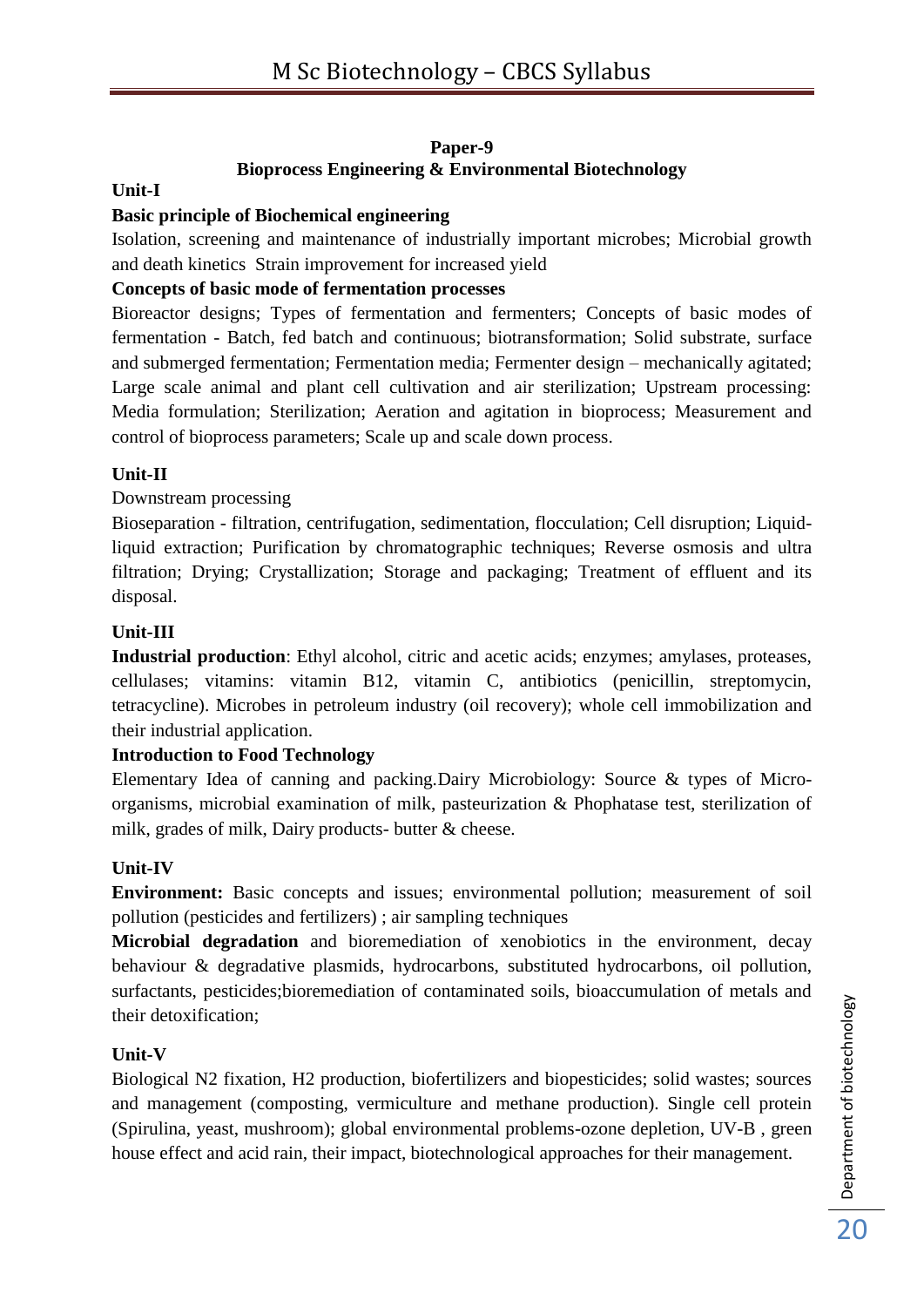#### **Paper -10 Plant Biotechnology**

### **Unit-I**

Plant Tissue Culture

Historical perspective; Totipotency; Organogenesis; Somatic embryogenesis; Regulation and applications; Artificial seed production; Micropropagation; Somaclonal variation; Androgenesis and its applications in genetics and plant breeding; Germplasm conservation and cryopreservation.

Protoplast Culture and Somatic Hybridization

Protoplast isolation; Culture and usage; Somatic hybridization – methods and applications; Cybrids and somatic cell genetics.

#### **Unit-II**

Agrobiology

Agrobacterium-plant interaction; Virulence; Ti and Ri plasmids; Opines and their significance; T-DNA transfer; Disarming the Ti plasmid.

Genetic Transformation

Agrobacterium-mediated gene delivery; Co integrate and binary vectors and their utility; Direct gene transfer-PEG-mediated, electroporation, particle bombardment and alternative methods; Screen able and selectable markers; Characterization of transgenics; Chloroplast transformation; Marker-free methodologies; Gene targeting.

#### **Unit-III**

Molecular Mapping & Marker Assisted Selection (MAS)

Quantitative and qualitative traits; MAS for genes of agronomic importance, e.g. insert resistance, grain quality and grain yield; Molecular polymorphism, Dominant & Co-dominant markers; Construction of genetic and physical map; Gene QTL mapping and cloning; Strategies for Introducing Biotic and Abiotic Stress Resistance/Tolerance

Bacterial resistance; Viral resistance; Fungal resistance; Insects and pathogens resistance; Herbicide resistance; Drought, salinity, thermal stress, flooding and submergence tolerance.

#### **Unit-IV**

Genetic Engineering for Plant Architecture and Metabolism

Seed storage proteins; Proteins engineering; Vitamins and other value addition compounds; Source-sink relationships for yield increase;

Fermentation and production of industrial enzymes, vitamins and antibiotics and other biomolecules; Cell cultures for secondary metabolite production; Production of pharmaceutically important compounds; Bioenergy generation.

#### **Unit-V**

Chloroplast transformation: advantages, vectors, success with tobacco and potato; metabolic engineering and industrial products; phenyl propanoid pathway, Shikimate pathway: alkaloids, industrial enzymes; biodegradable plasticsPolyhydroxybutyrate; therapeutic proteins; lysosomal enzymes, antibodies, edible vaccines purification strategies.

Patent & Agencies for patenting PBR & Farmers right and release of new variety.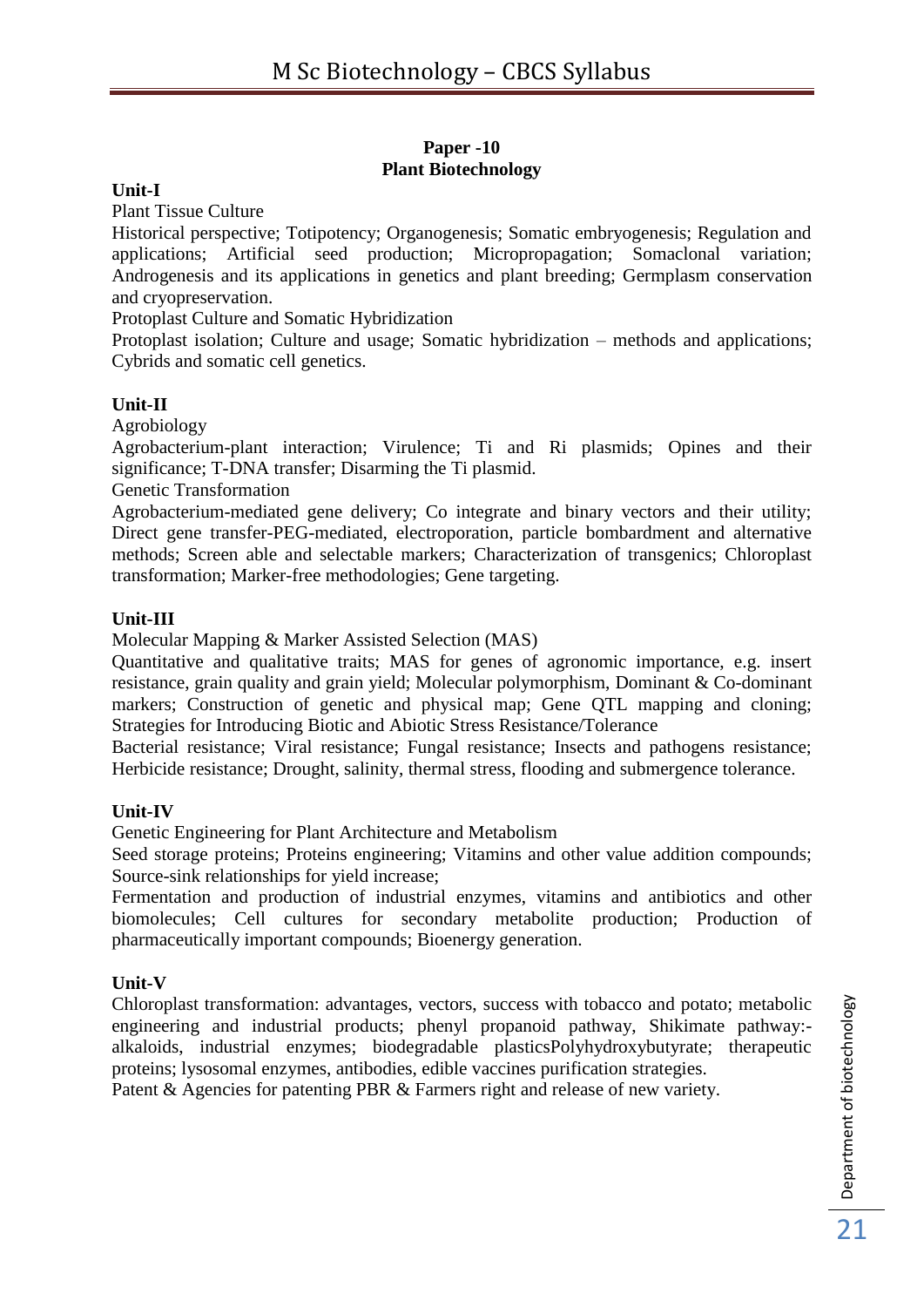#### **Paper-11 Animal Biotechnology**

## **Unit-I**

Structure and organization of animal cell; equipments and materials for animal cell culture technology; primary and established cell lines cultures; introduction to the balanced salt solutions and simple growth medium; brief account of chemical, physical and metabolic functions of different constituents of culture medium; role of carbon dioxide, serum and supplements.

## **Unit- II**

Serum and protein free defined media and their application, measurement of viability and cytotoxicity; biology and characterization of the cultured cells, measuring parameters of growth; basic techniques of mammalian cell culture in vitro; disaggregation of tissue and primary culture; maintenance of cell culture; cell separation.

#### **Unit- III**

Scaling up of animal cell culture, cell synchronization, cell cloning and micromanipulation, cell transformation.

#### **Unit- IV**

Embryonic stem cells and their culture, stem cell cultures (epithelial cell culture), Application of animal cell cultures, cell culture based vaccines, somatic cell genetics. Introduction of assisted reproductive technologies for genetic improvement of farm animals.

#### **Unit- V**

Organ and histotypic culture, measurement of cell death, apoptosis, three dimensional culture and tissue engineering. culture collection centers for animal cell lines.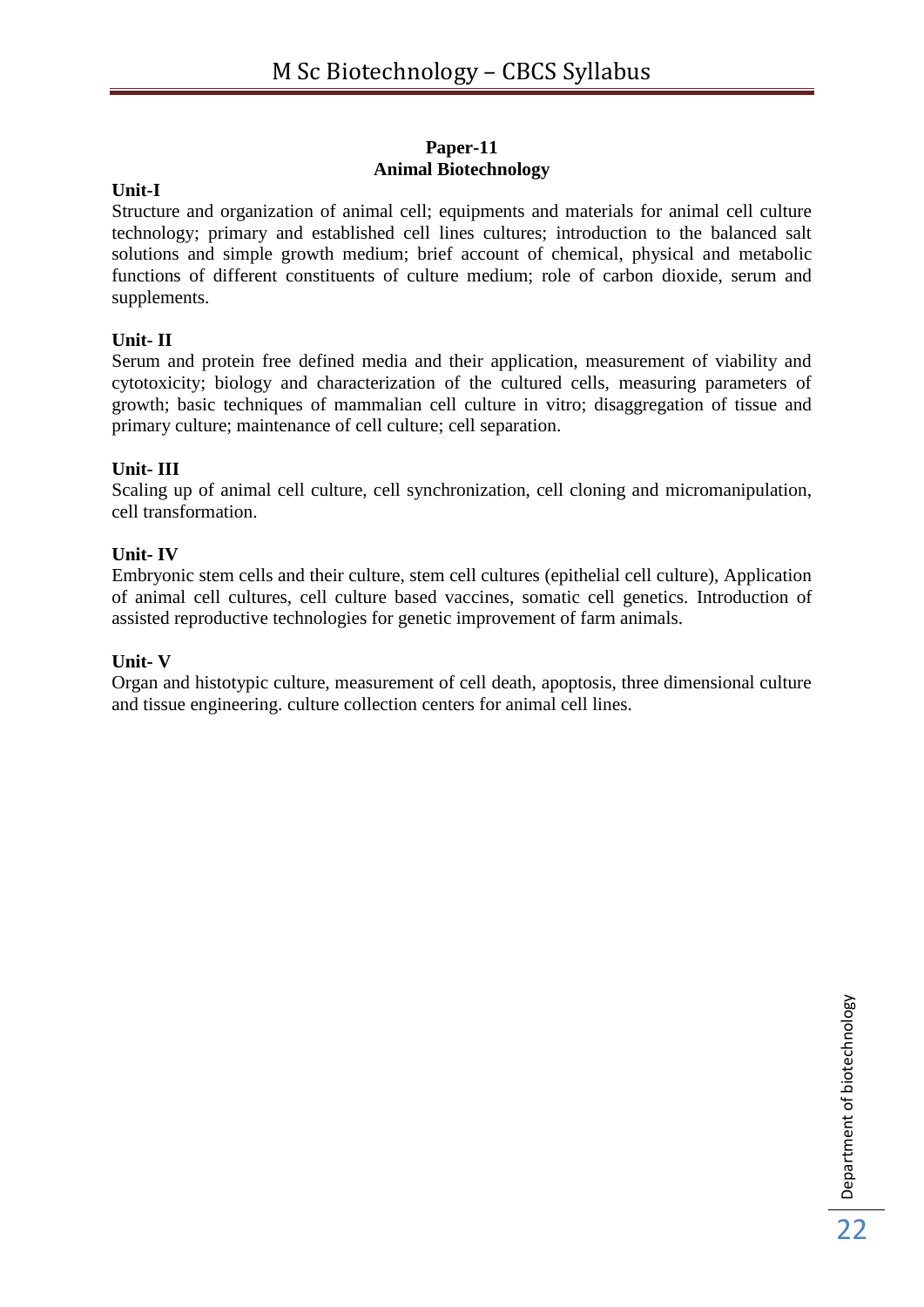## **PRATICALS**

## **Paper 9 Bioprocess Engineering & Environmental Biotechnology**

- 1. Sauer Kraut fermentation
- 2. Use of alginate for cell immobilization.
- 3. Fermentation of ethanol
- 4. Detection of coliforms for determination of the purity of potable water.
- 5. Determination of dissolved oxygen concentration of water sample.
- 6. Determination of biological oxygen demand (BOD) of a sewage sample.
- 7. To study the impact of heavy metals on growth & survival of microbes.
- 8. To study the impact of salt and osmotic stress on the growth survival of microbes.

#### **Paper 10 Plant Biotechnology**

- 1. Preparation of media for plant culture.
- 2. Surface sterilization.
- 3. Embryo culture.
- 4. Callus propagation.
- 5. Protoplast isolation.
- **Paper 11 Animal Biotechnology** 
	- 9. Preparation of single cell suspension from spleen and thymus.
	- 10. Cell counting and cell viability.
	- 11. Macrophage monolayer from PEC, and measurement of phagocytic activity.
	- 12. Trypsinization of monolayer and sub-culturing.
	- 13. MTT assay for cell viability and growth.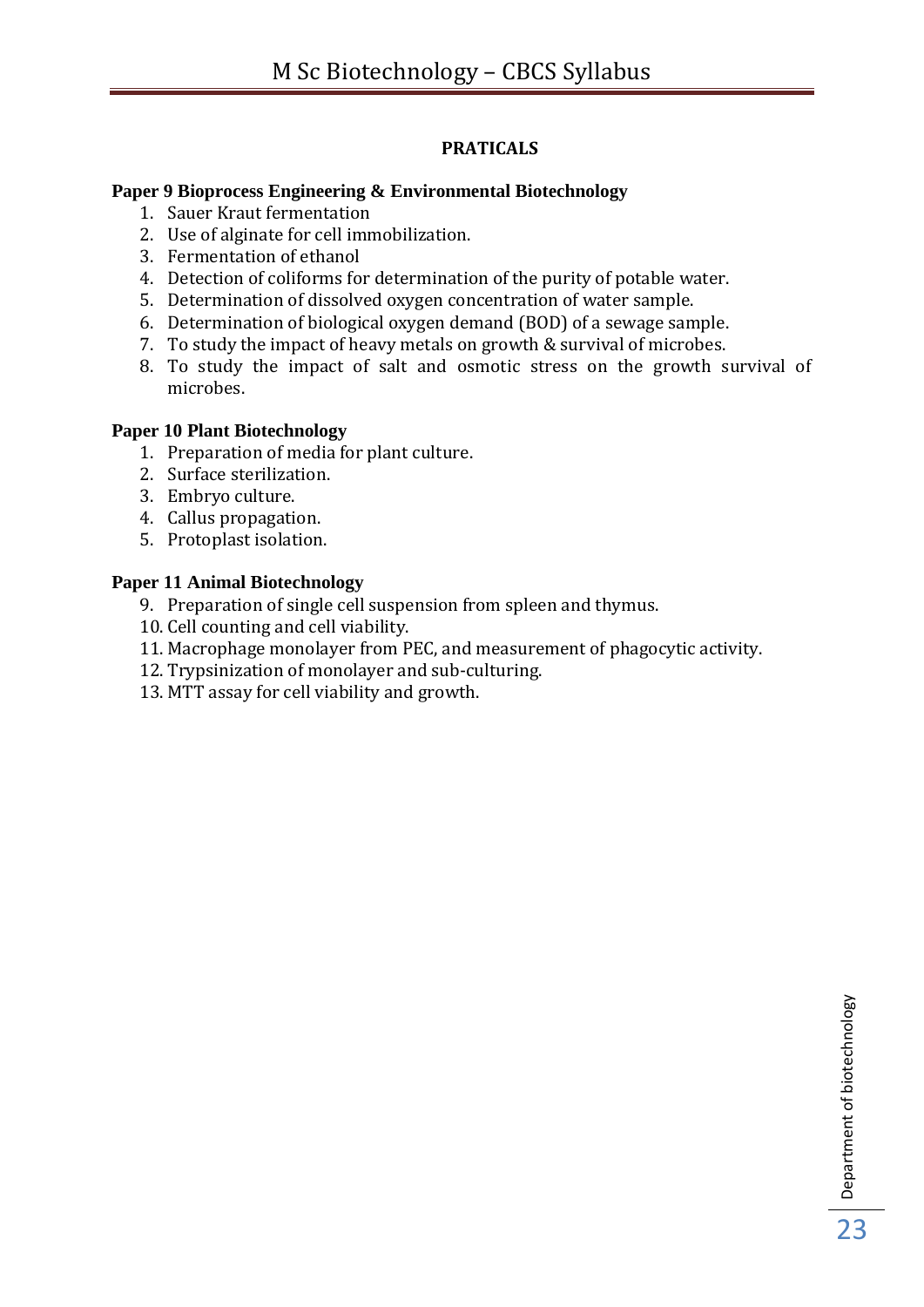## **Elective Course – II Medical Biotechnology**

#### **Unit-I**

Classification of genetic diseases. Chromosomal disorders – Numerical disorders e.g. trisomies & monosomies, Structural disorders e.g. deletions, duplications, translocations & inversions, Chromosomal instability syndromes. Gene controlled diseases – Autosomal and X-linked disorders, Mitochondrial disorders.

#### **Unit-II**

Molecular basis of human diseases - Pathogenic mutations. Gain of function mutations: Oncogenes, Huntingtons Disease, Pittsburg variant of alpha 1 antitrypsin. Loss of function - Tumour Suppressor. Genomic. Dynamic Mutations - Fragile- X syndrome, Myotonic dystrophy. Mitochondrial diseases

#### **Unit -III**

Prenatal diagnosis - Invasive techniques - Amniocentesis, Fetoscopy, Chorionic Villi Sampling (CVS), Microarray technology- genomic and c DNA arrays, application to diseases.

#### **Unit –IV**

Gene blocking therapies Gene Knockouts, Gene disruption-p53, prion diseases, immunological, short RNA, Gene therapy for non-inheritable diseases, stem cell therapy, somatic cell gene therapy and germ line gene therapy

#### **Unit -V**

Vectors used in gene therapy Biological vectors – retrovirus, adenoviruses, Herpes Synthetic vectors– liposomes, receptor mediated gene transfer.